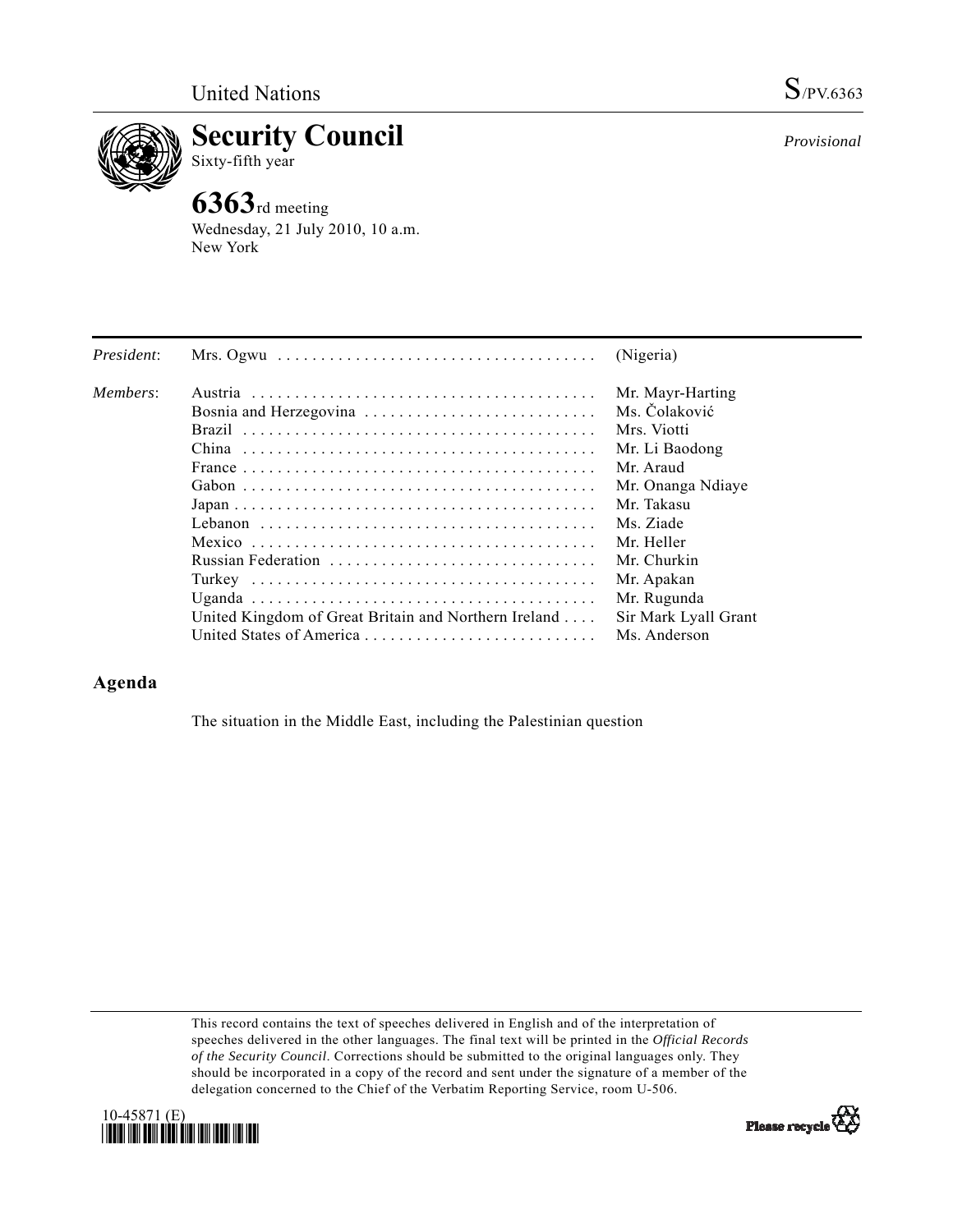*The meeting was called to order at 10.15 a.m.* 

## **Adoption of the agenda**

*The agenda was adopted*.

## **The situation in the Middle East, including the Palestinian question**

 **The President**: I should like to inform the Council that I have received letters from the representatives of Bangladesh, Cuba, Egypt, the Islamic Republic of Iran, Israel, Jordan, Malaysia, Nicaragua, Norway, Pakistan, the Philippines, South Africa, Sri Lanka, Switzerland, the Syrian Arab Republic, Tajikistan and the Bolivarian Republic of Venezuela, in which they request to be invited to participate in the consideration of the item on the Council's agenda. In conformity with the usual practice, I propose, with the consent of the Council, to invite those representatives to participate in the consideration of the item without the right to vote, in accordance with the relevant provisions of the Charter and rule 37 of the Council's provisional rules of procedure.

There being no objection, it is so decided.

*At the invitation of the President, Ms. Shalev (Israel) took a seat at the Council table; the representatives of the other aforementioned countries took the seats reserved for them at the side of the Council Chamber*.

**The President**: I should like to inform the Council that I have received a letter dated 20 July 2010 from the Permanent Observer of Palestine to the United Nations, which has been issued as document S/2010/391 and which reads as follows:

 "I have the honour to request that, in accordance with its previous practice, the Security Council invite the Permanent Observer of Palestine to the United Nations to participate in the meeting of the Security Council that will be held on Wednesday, 21 July 2010, on the situation in the Middle East, including the Palestinian question."

 I propose, with the consent of the Council, to invite the Permanent Observer of Palestine to participate in the meeting in accordance with the rules of procedure and the previous practice in this regard.

There being no objection, it is so decided.

 I invite the Permanent Observer of Palestine to take a seat at the Council table.

 In accordance with the understanding reached in the Council's prior consultations, I shall take it that the Security Council agrees to extend an invitation under rule 39 of its provisional rules of procedure to Mr. Lynn Pascoe, Under-Secretary-General for Political Affairs.

It is so decided.

 I should like to inform the Council that I have received a letter dated 16 July 2010 from His Excellency Mr. Paul Badji, in which he requests to be invited, in his capacity as Chairman of the Committee on the Exercise of the Inalienable Rights of the Palestinian People, to participate in the consideration of the item on the Council's agenda. If I hear no objection, I shall take it that the Security Council agrees to extend an invitation under rule 39 of its provisional rules of procedure to His Excellency Mr. Paul Badji.

There being no objection, it is so decided.

 I invite Mr. Badji to take the seat reserved for him at the side of the Council Chamber.

 I should like to inform the Council that I have received a letter from His Excellency Mr. Pedro Serrano, in which he requests to be invited, in his capacity as acting head of the delegation of the European Union to the United Nations, to participate in the consideration of the item on the Council's agenda. If I hear no objection, I shall take it that the Security Council agrees to extend an invitation under rule 39 of its provisional rules of procedure to His Excellency Mr. Pedro Serrano.

There being no objection, it is so decided.

 I invite Mr. Serrano to take the seat reserved for him at the side of the Council Chamber.

 The Security Council will now begin its consideration of the item on its agenda. The Security Council is meeting in accordance with the understanding reached in its prior consultations.

 At this meeting, the Security Council will hear a briefing by Mr. Lynn Pascoe. I now give the floor to Mr. Pascoe.

**Mr. Pascoe**: We are once again at a critical juncture in the effort to move to serious Israeli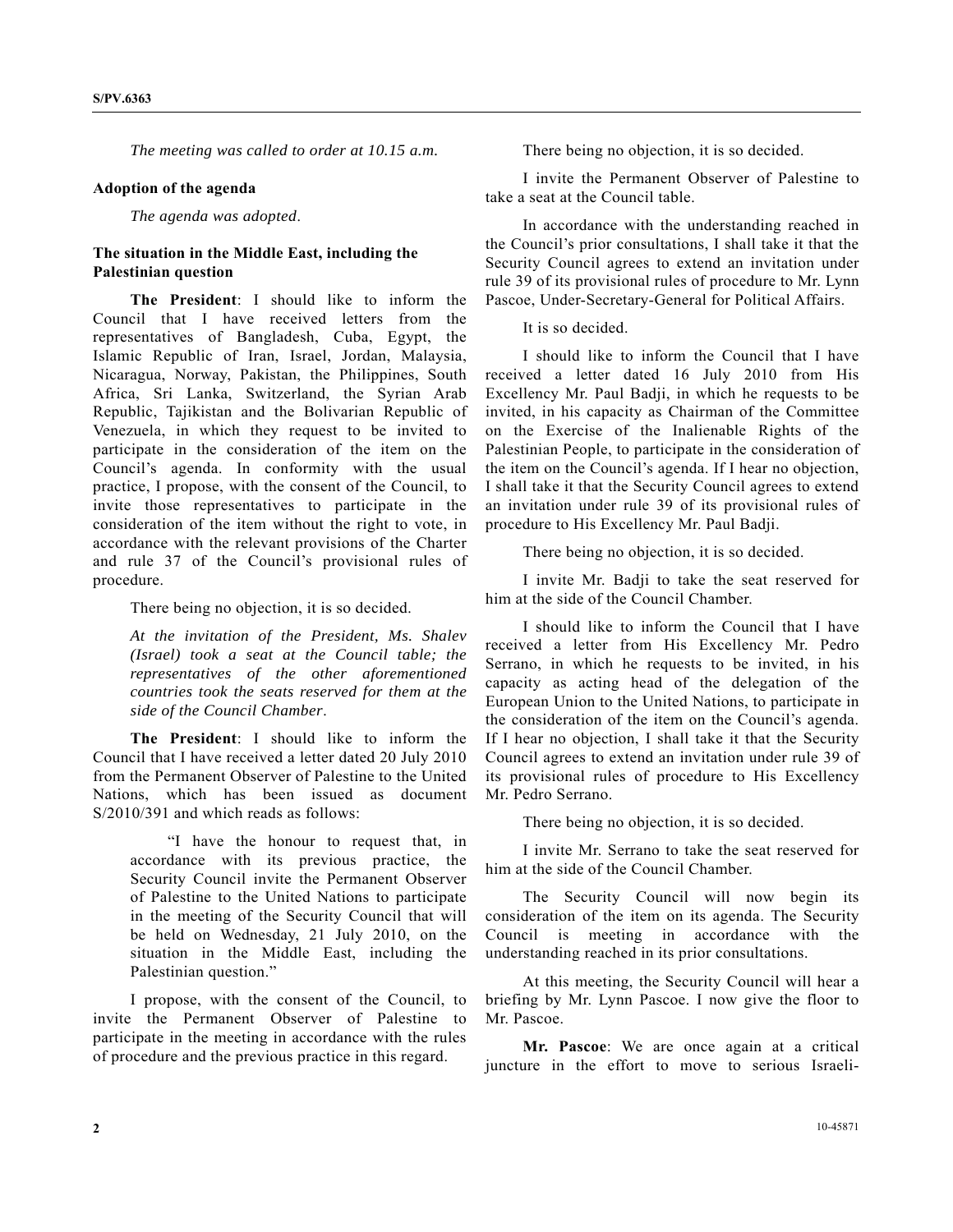Palestinian negotiations aimed at achieving a two-State solution. These talks are essential for ending the 1967 occupation and the conflict and for resolving all core issues between the parties, including Jerusalem, borders, refugees, security, settlements and water, as prescribed in the resolutions of the Council and agreements between the parties.

 Six rounds of proximity talks have now been facilitated by United States Envoy Mitchell, and both President Abbas and Prime Minister Netanyahu have visited Washington, D.C. President Abbas, Prime Minister Netanyahu and Special Envoy Mitchell each met Egyptian President Mubarak in Cairo on 18 July. The Secretary-General met Prime Minister Netanyahu in New York on 7 July, and Special Coordinator Serry saw President Abbas in Ramallah earlier today.

 It remains the shared goal of the Quartet to bring about direct negotiations facilitated by the United States as soon as possible. This should take place in a framework of respect by the parties of their obligations as well as the requisite commitments regarding negotiations. Intensive discussions are continuing. I note that the Arab League follow-up committee is due to meet on 29 July to review progress. We urge the parties not to miss the current opportunity to make progress in these talks and to move to direct negotiations with active third-party involvement and close Quartet support.

 On 20 June, the Government of Israel announced a package of measures aimed at easing the blockade on Gaza. The Quartet welcomed this announcement while restating its overall goals for Gaza and expressed the hope that the package would contribute to the fulfilment of resolution 1860 (2009), including for the unimpeded flow of humanitarian aid, commercial goods and persons to and from Gaza. The United Nations and the Quartet are following closely the implementation of these measures.

 On 5 July 2010, as a first step — which the Secretary-General welcomed — the Government of Israel switched from a positive list of goods allowed into Gaza to a negative list of goods whose entry is prohibited or restricted. Under the new guidelines, anything that may be used as military material, including so-called dual-use goods and items, continues to be subject to specific, exceptional permission to enter Gaza. Construction items and materials are to be allowed entry only for projects

authorized by the Palestinian Authority and implemented by the international community.

 Since the announcement of the new policy, new food and productive items have entered Gaza and the volume of imports into Gaza has increased steadily. A weekly average of 780 truckloads entered during the reporting period — a 40 per cent increase compared to the weekly average in 2010 prior to the announcement. Approvals have also been given for a number of additional United Nations projects in the vital areas of education and health.

 While these are positive steps, we hope they can be enhanced to address the deplorable conditions in the Strip. Further measures need to be taken to enable exports and movements of people and to streamline procedures for project approval. Our goal remains the full opening of land crossings, in the framework of the Agreement on Movement and Access.

 The situation in Gaza has been compounded by the electricity crisis. Given the internal disputes over revenue collection and funding for fuel for the Gaza power plant, the plant's output has declined steadily. The Office of the United Nations Special Coordinator for the Middle East Peace Process (UNSCO) is active between the Palestinian Authority and the de facto authorities in Gaza to urge a Palestinian solution to this problem.

 The Rafah border crossing with Egypt has remained open since 2 June, and there has been a significant increase in the number of people allowed to cross for humanitarian purposes. Egypt continues its efforts to counter smuggling across the border with Gaza.

 I am pleased to report that arrangements agreed by UNSCO to ensure that the cargo of the Turkish vessels in the 31 May convoy reaches its beneficiaries in Gaza are being implemented, and agreement has been reached to effect similar arrangements for the cargo of the *Rachel Corrie*. The Libyan-sponsored vessel that sailed on 12 July with aid for Gaza arrived in an Egyptian port without incident. Arrangements are being made by the Egyptian Government to transfer the material into Gaza. I would like to point out that such convoys are not helpful in resolving the basic economic problems in Gaza, and they needlessly carry the potential for escalation.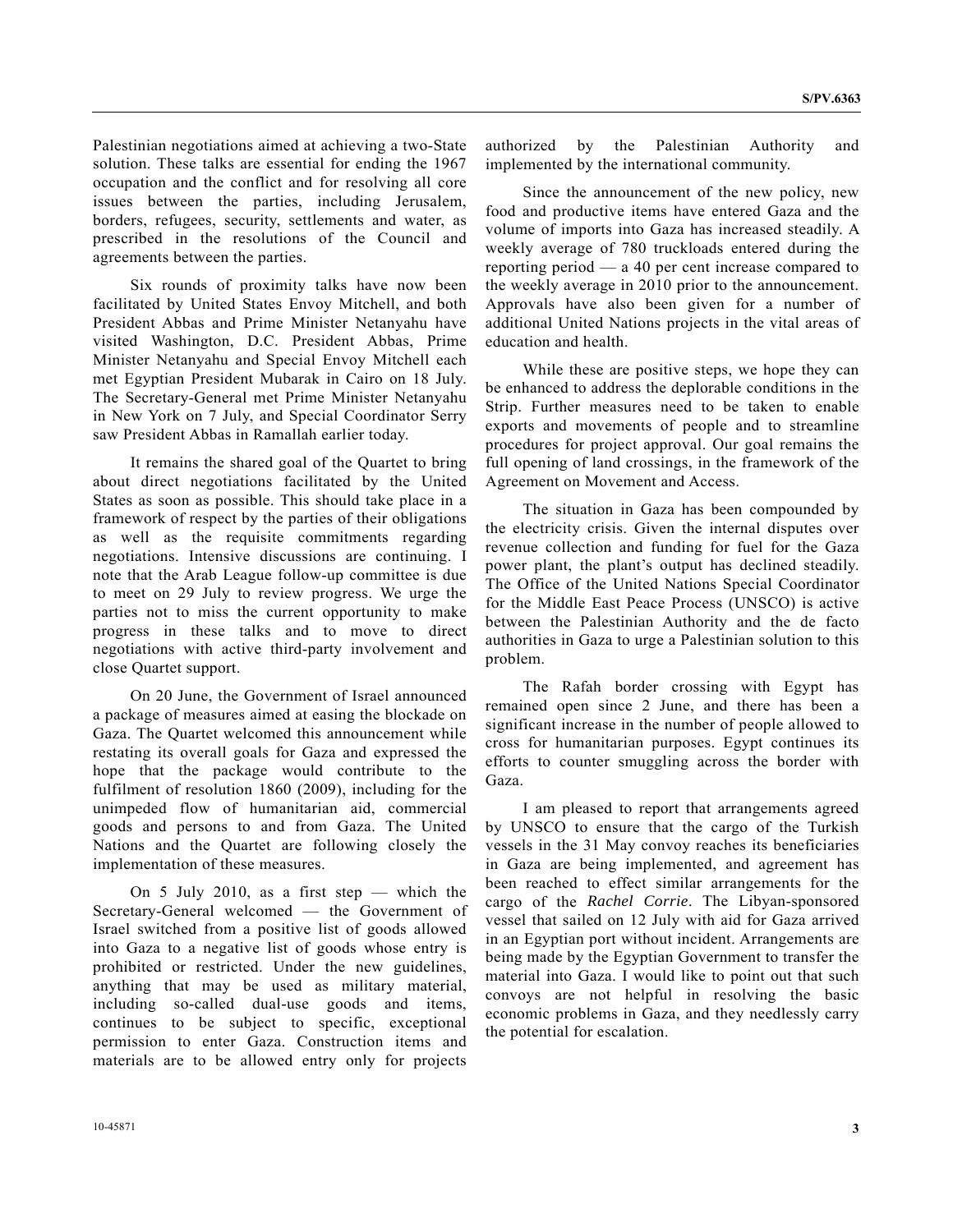The Government of Israel has initiated investigations into the 31 May incident. A military investigative committee headed by former National Security Adviser Eiland has issued its report. A public commission headed by Justice Tirkel, in which two Israeli-nominated internationals are participating as observers, is under way. The Security Council has called for a prompt, impartial, credible and transparent investigation conforming to international standards. The Secretary-General continues to be in contact with the parties involved to gain agreement for his proposal for an international panel of inquiry that would be based on domestic inquiries.

 Israeli Corporal Gilad Shalit has entered his fifth year in captivity. We call again for his immediate release. The fact that there has been no humanitarian access is inexcusable. We also note the detention of over 9,000 Palestinians in Israeli jails. We urge the completion of a prisoner exchange agreement, as well as releases of Palestinian prisoners to the Palestinian Authority.

 The reporting period saw a lack of progress in intra-Palestinian reconciliation based on the Egyptianmediated proposal. We restate our full support for unification of Gaza with the West Bank within the framework of the legitimate Palestinian Authority.

 The Secretary-General condemned the cowardly attack on 28 June by militant elements in Gaza on a children's camp run by the United Nations Relief and Works Agency for Palestine Refugees in the Near East (UNRWA). This is the second attack against such a facility in a month. It is crucial that there be respect for, and no interference with, United Nations operations on the ground, and we reiterate the responsibility of the de facto authorities in this regard. We are also concerned by reports of political arrests by the de facto Hamas authorities.

 On 12 July, Special Coordinator Serry and the Executive Director of the United Nations Development Fund for Women visited Gaza to meet with representatives of women and reaffirm the importance of the implementation of resolution 1325 (2000).

 During the reporting period, Palestinian militant groups fired 41 rockets and mortars into southern Israel, causing no injuries. The Israel Defense Forces conducted 6 air strikes and 21 incursions, killing 4 Gazans, including 1 alleged militant, and injuring 23. Citing security concerns, the Israeli security forces continue to restrict Palestinian access to areas close to the border with Israel by opening warning fire on people entering this area, killing 1 person and injuring 18, including 4 children, during the reporting period.

 We continue to closely follow developments in Jerusalem. In 2006, four Jerusalemite lawmakers from the Hamas-affiliated Change and Reform bloc were charged with not fulfilling the minimum loyalty to the State of Israel, stripped of their Jerusalem resident status and handed prison sentences of up to four years, which they have now served. Following their recent release, they were given 30 days to leave East Jerusalem. Court proceedings are continuing. I wish to stress that the prospect of expulsion of Palestinian legislators from their home city would be a serious step backwards and would undermine the hopes of making political progress.

 Notwithstanding comparative restraint on the ground in East Jerusalem in recent months, on 12 July the Jerusalem municipality approved the construction of 32 new apartments in an East Jerusalem settlement. On 13 July the municipality demolished six Palestinian structures in East Jerusalem, displacing 26 people, including 14 children. We have repeatedly stated that the international community does not recognize Israel's annexation of East Jerusalem and that the Fourth Geneva Convention is applicable. The future of Jerusalem remains to be determined in final status negotiations, and a way must be found for the city to emerge as the capital of two States.

 The 10-month moratorium on West Bank settlements construction is largely being observed, but it is set to expire on 26 September. We call for the moratorium to be extended and expanded to cover all settlement activity throughout the occupied Palestinian territory, including in East Jerusalem. No further steps have been taken towards dismantlement of settlement outposts erected since March 2001. During the reporting period, the Israeli authorities demolished a total of 106 structures in area C of the West Bank. We reiterate the Quartet's call on 19 March in Moscow for the parties to implement their obligations under the Road Map and international law.

 The barrier, constructed in deviation from the Green Line and in contravention of the advisory opinion of the International Court of Justice, continues to pose significant challenges to movement of Palestinians in the West Bank. Despite efforts to ease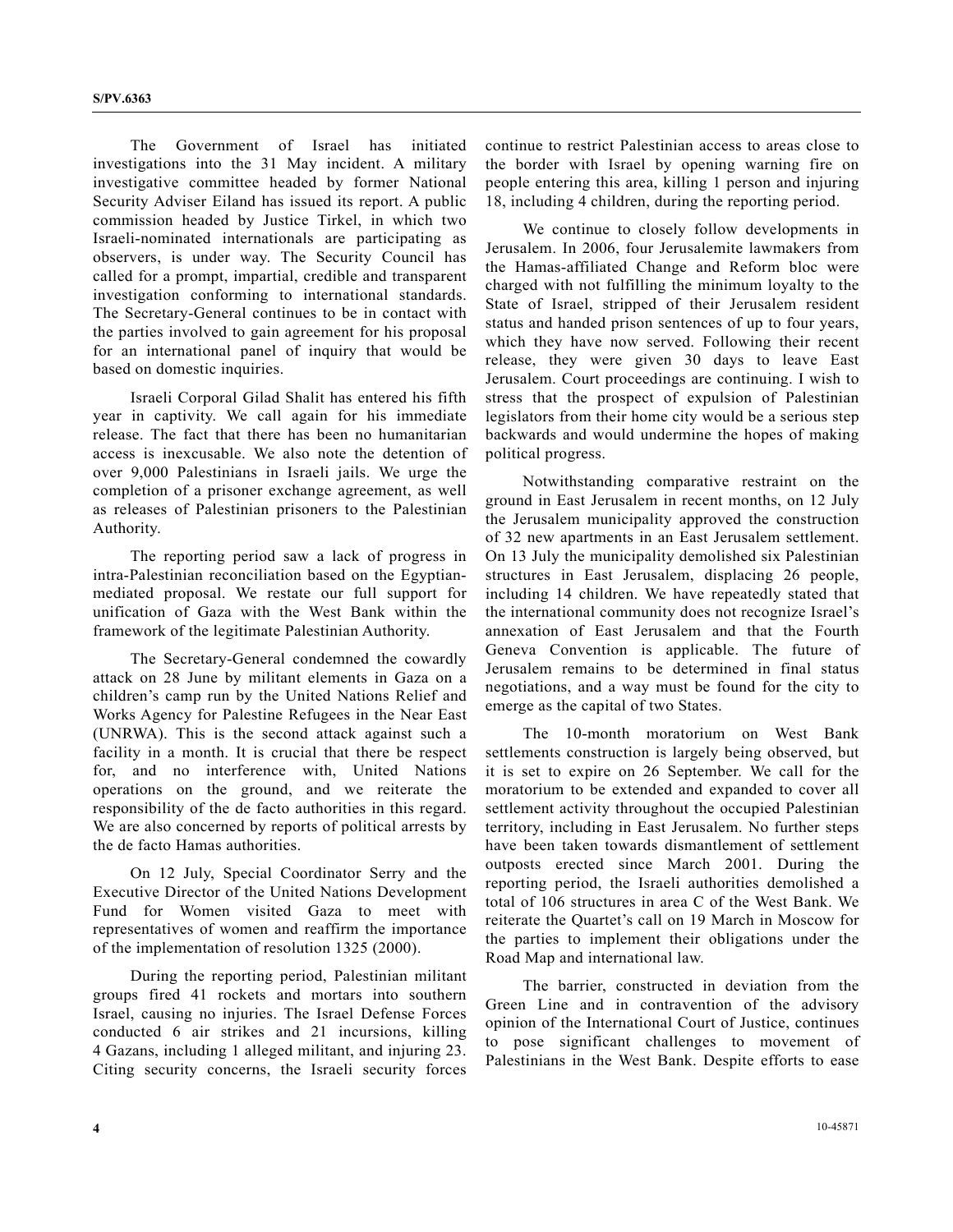restrictions on movement and access, the number of obstacles in the West Bank remained at 505 during the reporting period.

 Palestinian security forces continued to maintain law and order and to fight extremism in the West Bank during the reporting period, in furtherance of Road Map commitments. During this period, the Israeli security forces conducted 376 incursions into the West Bank, resulting in 74 Palestinians injured and 322 arrested, while 11 members of the Israeli security forces were injured. In demonstrations against the barrier, dozens of Palestinians and peace activists were injured, arrested or suffered from gas inhalation.

 There were 21 violent clashes between Israeli settlers and Palestinians in the West Bank during the reporting period, in which three Palestinians were injured and/or suffered damages to their property. In several separate incidents in the past two months, Israeli settlers used their vehicles to run over and injure or kill Palestinians. Settlers were also injured by stones thrown at their vehicles.

 I am pleased to report that according to the preliminary growth figures for the first quarter of 2010 released by the Palestinian Central Bureau of Statistics, gross domestic product in the occupied Palestinian territory increased by 12.5 per cent, as compared to the first quarter of 2009. To ensure that the enabling reforms undertaken by the Palestinian Authority are not undermined, continued external financing to support the Authority's recurrent budgetary needs is critical.

 There were tensions in the occupied Syrian Golan during the reporting period. On 11 July Israeli policemen conducting a search operation were surrounded by a large crowd. In the course of events, there were reports that more than 40 civilian residents of the Golan suffered from tear gas inhalation and that three Israeli police cars were damaged. Settlement activity in the occupied Syrian Golan continued throughout the reporting period. During this period an Israeli bill that would require a referendum before any withdrawal from the occupied Syrian Golan passed a committee reading.

 Turning now to Lebanon, where the situation remains stable, allow me to recall that the Special Coordinator for Lebanon and the Department of Peacekeeping Operations briefed the Council on 14 July on the implementation of Security Council resolution 1701 (2006). Since the tensions in southern Lebanon

earlier this month, the situation has remained quiet. Throughout the month, Israeli aerial violations continued. Lebanese Prime Minister Hariri visited Damascus on 18 July 2010, when he led a large ministerial delegation to discuss bilateral affairs. The two Governments signed 17 agreements covering various aspects of cooperation between the two countries.

 The Lebanese Parliament has continued discussions on draft legislation on the civil rights of Palestinian refugees. Consensus appears to be within reach, and the United Nations would welcome this as a first step. The United Nations has also focused on the need to ease restrictions on access to the Nahr el-Bared refugee camp. Reconstruction of the camp continues, and the return of the first 2,000 residents is expected by the end of the year. I urge donors to continue to provide vital financial assistance to UNRWA.

 In the period ahead, we must work to bring the parties into direct talks without delay on a basis that gives confidence in the possibility of genuine progress on the core issues and on the ground, including restraint in Jerusalem, implementation of Road Map obligations on settlements and further measures to empower the Palestinian Authority. We must ensure that policy change towards Gaza is fully implemented and followed with further steps. And we must place these efforts in their larger regional context and reinvigorate the search for a just, lasting and comprehensive peace.

**The President**: I thank Mr. Pascoe for his statement.

 In accordance with the understanding reached among Council members, I wish to remind all speakers to limit their statements to no more than five minutes in order to enable the Council to carry out its work expeditiously. Delegations with lengthy statements are kindly requested to circulate the text in writing and to deliver a condensed version when speaking in the Chamber.

 I now give the floor to the Permanent Observer of Palestine.

**Mr. Mansour**: Madam President, I warmly congratulate you and your friendly country, Nigeria, on your presidency of the Security Council this month. We express our appreciation to Mexico for its very skilled guidance of the Council's agenda last month.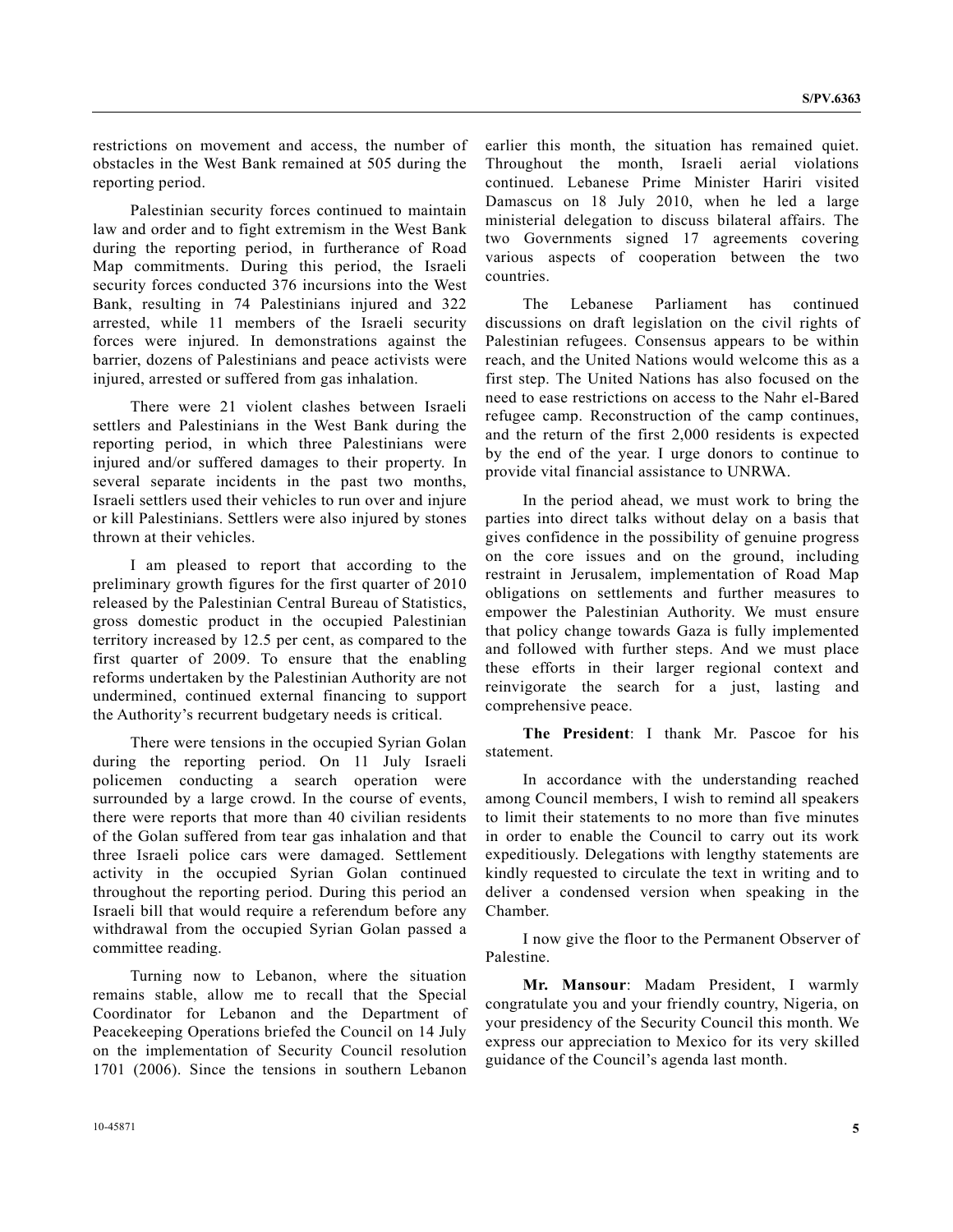I also wish to thank Under-Secretary-General Lynn Pascoe for his briefing. In that connection, I wish to express our appreciation to the United Nations, including the Secretary-General, Mr. Serry, the United Nations Relief and Works Agency for Palestine Refugees in the Near East (UNRWA) and all the agencies that have been working so hard on the ground during this period, including with regard to securing the delivery of humanitarian aid from the Gaza freedom flotilla and other ships to the Palestinian people in Gaza. We also express our appreciation to the United Nations for its unwavering calls for the full lifting of the Israeli blockade of Gaza.

 Three months ago we came before the Council, in its last open debate on this subject (6298th meeting), compelled to draw attention to the extremely difficult situation in the occupied Palestinian territory, including East Jerusalem, as a result of Israel's ongoing aggression, colonization and provocation against the Palestinian people and their land. While we had hoped to inform the Council of progress in the United Statesmediated proximity talks and of improvement on the ground, today we regretfully report that the situation remains volatile, due to Israeli actions. It is a situation requiring immediate redress if we are not to lose the opportunity before us for attaining peace. The alternative is to allow tensions to continue to rise, igniting another cycle of violence that will do further harm to the possibility for a peaceful resolution of the conflict and cause more suffering, insecurity and instability.

 For some, it seems strange that such a volatile situation persists in light of the international and regional efforts being exerted for a revival of the peace process. Those efforts have raised hopes in the region and throughout the globe and are being followed closely, with all hoping that the problems that have historically plagued and undermined the peace process can finally be overcome.

 The proximity talks were supported by the Palestinian leadership, the Arab countries and the international community as a means to bridge the gaps that remain between the two sides. That those gaps remain is due to Israel's refusal to comply with its legal obligations and its Road Map commitment to cease all settlement activities, including so-called natural growth, which, we are all aware, constitute a major obstacle to the peace process. We reiterate that such cessation is essential for the resumption of a credible process aimed at achieving a two-State solution on the basis of the pre-1967 borders.

 We believe that the proximity talks would serve to reaffirm the fundamental principles and agreed terms of reference of the peace process and to clarify respective obligations and the status of their fulfilment, including with regard to previous agreements and understandings reached and commitments undertaken in the context of the Annapolis process under international auspices. While a strong international consensus exists in support of the agreed terms of reference — including among the Arab countries, which remain committed to the Arab Peace Initiative  $-$  it is clear that Israel continues to refuse to adhere to those terms of reference and commitments and, in fact, continues to carry out policies undermining them.

 We believe that the active engagement and mediation of the United States, as reflected in the dedicated efforts of Senator Mitchell as well as by President Obama and Secretary of State Clinton, would compel Israel, for the sake of peace and security, to finally comply with these obligations and commitments, including a settlement freeze. That, in turn, would help build the trust and confidence necessary for a resumption of direct negotiations on the core final status issues — Jerusalem, refugees, settlements, borders, water and security.

 The Palestinian side has thus engaged in the talks in good faith. Over and over again, the Palestinian leadership has affirmed its commitment to peace and its willingness to engage in the talks to pave the way for a return to direct negotiations aimed at the achievement of a just and lasting settlement. This commitment has been reflected in both words and deeds and is attested to in numerous multilateral and bilateral reports and meetings, including with regard to the positive and proactive Palestinian State-building programme and efforts to promote law, order and security.

 The same cannot be said for Israel. On the contrary, Israel has repeatedly challenged those talks with illegal and reckless actions. It has been the same dysfunctional and destructive pattern since the start of the peace process almost 20 years ago, of Israeli intransigence and arrogant ruses aimed at circumventing its obligations, and shocking acts of aggression and illegal policies that are causing serious harm to the Palestinian civilian population and to the contiguity, unity and integrity of the Occupied Palestinian Territory, sabotaging the peace process.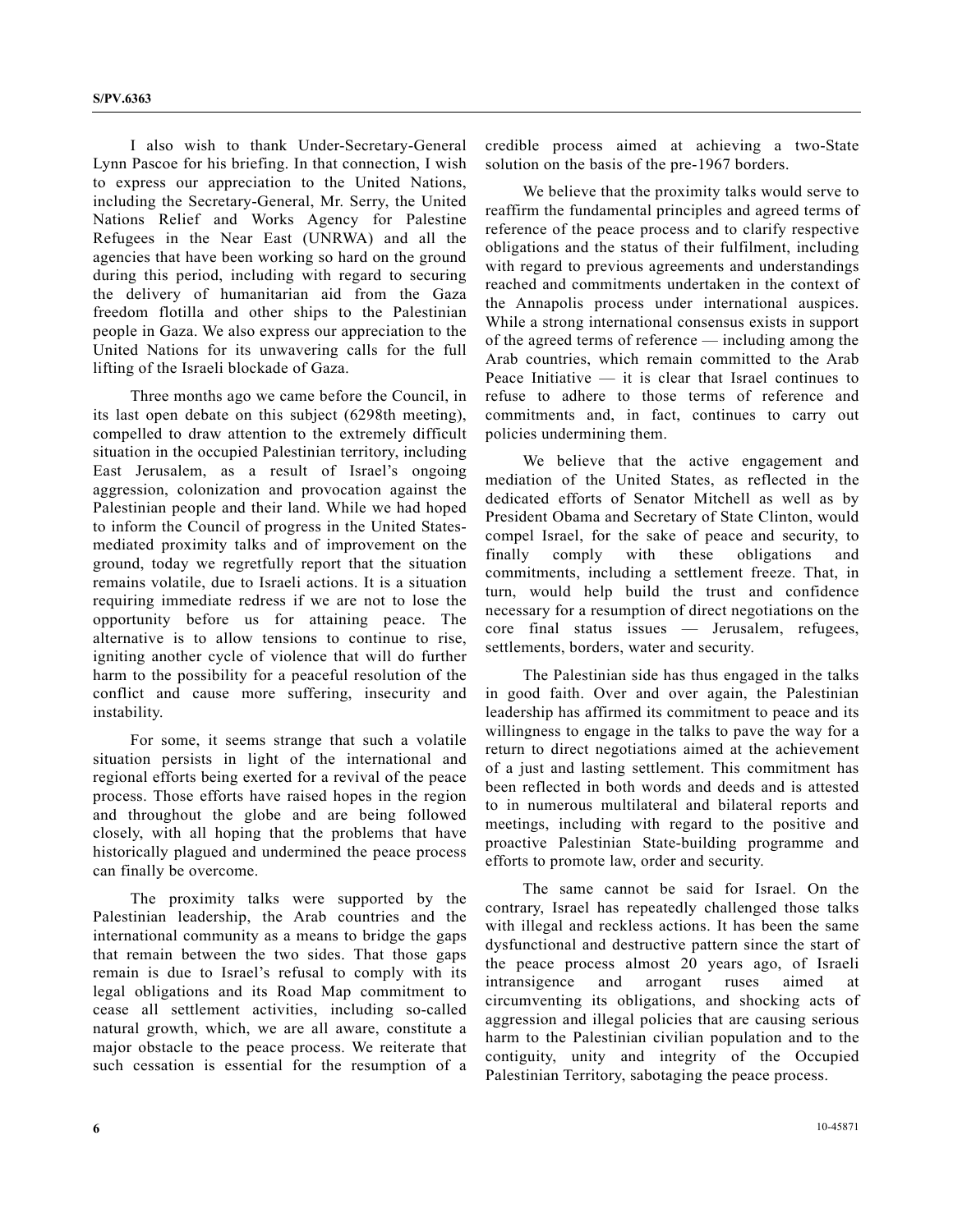There is an extremely wide gap between Israel's words and deeds that must be obvious to all. While Israel professes to want peace, all of its actions are absolutely to the contrary. Unlawful and provocative Israeli policies and actions, both by the Israeli occupying forces and by the Israeli settlers, continue to inflame tensions and sensitivities on the ground and throughout the region. This, in turn, is casting a dark shadow on the efforts to resume the peace process, raising grave doubts about Israel's credibility as a peace partner and its willingness to abide by legal obligations and commitments. What we are witnessing is an Israeli Government that speaks facetiously of peace on the international stage while it simultaneously carries out its illegal schemes aimed at imposing a fait accompli prior to conclusion of a peace settlement, making a mockery of the efforts being exerted in this regard by all parties concerned.

 In the two-month period since the proximity talks began, Israel has persisted with its illegal measures on a broad scale, in some instances even intensifying them, including by continuing settlement and wall construction in the Occupied Palestinian Territory, particularly in and around East Jerusalem, despite the unwavering international calls for complete cessation and Israel's own so-called moratorium. It also continues to impose the punitive blockade on the Gaza Strip, despite widespread international condemnation and calls for its full lifting, which heightened in the aftermath of Israel's attack on the humanitarian flotilla. Israel continues to impede the efforts aimed at lifting the blockade and allowing for sustained and regular movement of persons and goods and for the longoverdue reconstruction process to begin.

 Over 900 military incursions in the West Bank and several raids against the Gaza Strip were carried out by the occupying forces during this period. At least six Palestinian civilians were killed and more than 120 injured in Israeli attacks, including the killing of a 16 year-old boy and a 59 year-old woman by Israeli settlers. Settler terror, in particular, continued unabated. Threats of deportation have continued against Palestinian civilians, including four elected Palestinian legislators from Jerusalem, who are among the hundreds of Palestinian Jerusalemites whose residency rights have been revoked or that Israel is threatening to revoke.

 Demolition of Palestinian homes in East Jerusalem has also continued, with several more homes destroyed and families made homeless and displaced as part of the illegal campaign to empty the city of its indigenous residents. Final approval for the demolition of 22 Palestinian homes in the Al Bustan area of Silwan for the building of a so-called park was also announced during this period. Tens of other demolition orders have also been issued, including for a school, and there are reports of intentions to issue demolition orders for up to 40 buildings, comprising at least 100 homes, in the Issawiya neighbourhood of East Jerusalem.

 More than 380 Palestinians were arrested several hundred others detained, especially at checkpoints and including children, adding to the thousands of Palestinian civilians still in Israeli jails and detention centres.

 Incitement by Israeli officials and settlers has continued, including threats to launch military assaults in the Occupied Palestinian Territory as well as against other countries in the region, and ongoing threats against ships attempting to break the Gaza blockade, despite the disastrous aftermath of Israel's attack on the Turkish aid ship and its killing of nine civilians. In this regard, we continue to join the calls for a full, independent, credible, international investigation, under the auspices of the Secretary-General, into that Israeli attack.

 Despite its claimed commitment to peace, Israel has not ceased these actions — not even for a moment — in violation of its legal obligations and in defiance of international calls for their cessation. This situation has seriously hampered progress in the proximity talks and undermined the credibility of any kind of peace process.

 What was set out to be accomplished during the current talks, has thus far not been accomplished. Moreover, everything that has occurred in the meanwhile on the Israeli side has been the stark antithesis of that required for a peaceful settlement in accordance with the two-State solution on the basis of the pre-1967 borders and the parameters that are well known to all of us and firmly internationally supported and endorsed.

 The solution for the Israeli-Palestinian conflict, the core of the Arab-Israeli conflict, is before us and has been for decades. And, yet, the international community once again seems at a loss as to how to act collectively to justly and finally resolve this longfestering conflict. The bold measures that must be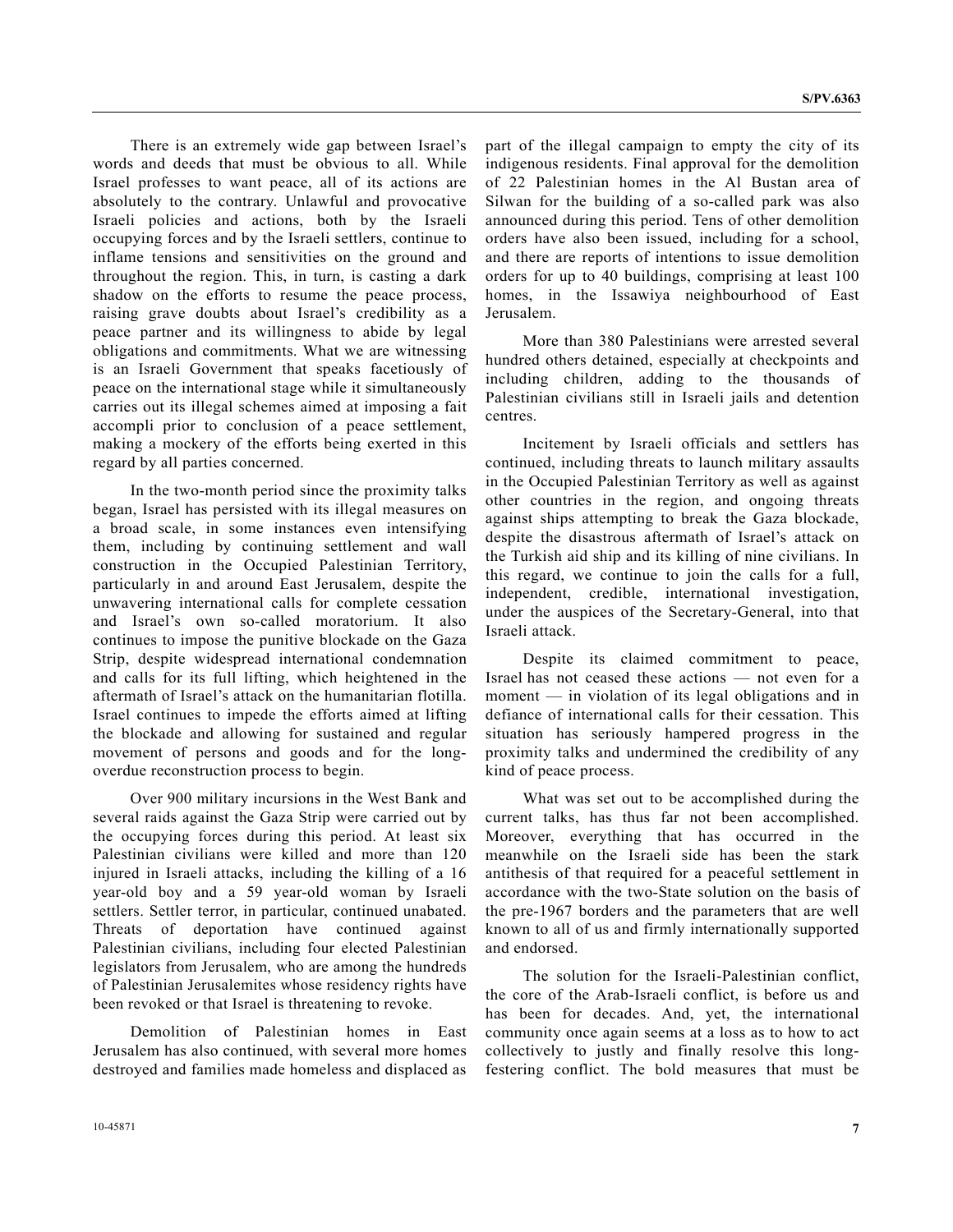taken to implement the relevant resolutions of this Council, which provide the basis for any just, lasting and comprehensive peace, remain to be taken. Israel's impunity continues to trump the efforts to shore up the necessary political will to take those bold measures needed to promote the resumption of a credible and fair peace process and advance the cause of international peace and security, which this conflict unquestionably directly harms.

 What needs to happen for the Security Council to finally rise to its responsibility to bring an end to this brutal military occupation that has denied the Palestinian people their inalienable rights, denied them a life of freedom and dignity in their homeland, and totally destabilized an entire region, making peace and security elusive for millions and millions of people for more than half a century? We have reiterated on numerous occasions that time is of the essence and that its passage is not in favour of the realization of the two-State solution, which continues to be threatened by illegal Israeli attempts to alter the demographic composition, status and character of the Occupied Palestinian Territory, including East Jerusalem, and forcibly de facto annex even more Palestinian land, prior to any final settlement being reached.

 Faced with this ongoing challenge, it is high time that the international community, with the Security Council and Quartet at the forefront, ceases to appease Israel and genuinely consider the collective actions that must be taken to bring it into compliance with its legal obligations and to salvage the two-State solution and advance the realization thereof within an accelerated time frame.

 I reaffirm today that, despite the harsh reality that prevails on all fronts, the Palestinian leadership remains fully committed to peace and to engaging in a credible peace process based on the agreed terms of reference, with the aim of definitively bringing an end to the Israeli occupation in order to allow the Palestinian people to exercise their right to selfdetermination in their independent State, with East Jerusalem as its capital, living side by side with Israel in peace and security on the basis of the pre-1967 borders, and achieving a just resolution of the plight of the Palestine refugees in accordance with international law and United Nations resolutions.

**The President**: I now give the floor to the representative of Israel.

**Ms. Shalev** (Israel): Madam President, allow me to commend you for your able stewardship of the Security Council this month. Let me also thank Mr. Lynn Pasco, Under-Secretary-General for Political Affairs, for his informative briefing.

 Almost two years ago, I came to New York to represent the Israel that I know and love: a vibrant, democratic State that shares the noble values enumerated in the Charter of the United Nations. That is precisely why I have sat in this Council time and again to declare Israel's commitment to peace. For words are the father of action; declarations of peace are the precursors of peace.

 Hence, Israel calls for direct negotiations between us and the Palestinians — no preconditions, no delays. With Jerusalem and Ramallah only 10 minutes apart, direct negotiations are the only path to bridge the existing gaps. In anticipation of such direct talks, our partners and our neighbours have an essential role: to embrace the language of peace and coexistence and to reject one-sided narratives. And so I ask, how many times in this Chamber have our neighbours recognized Israel's right to exist as the homeland for the Jewish people, or condemned Hamas terrorism and violence against Israeli civilians, or spoken out against those who call for us to be wiped off the map? Not once. The silence is deafening.

 As we seek a way forward in our region, we applaud the important work of Senator George Mitchell on behalf of United States President Barack Obama. Senator Mitchell works to achieve our shared vision of two States living side by side in peace and security, one Jewish, one Palestinian. Despite this important work and progress towards direct negotiations, there exists a dangerous phenomenon in our region. So-called activists, under the guise of humanitarian aid, support terrorist forces in our region, particularly in the Hamas-controlled Gaza Strip. The organizers of such efforts in Gaza — with the cooperation of Hamas and others who oppose peace — are fully aware of the internationally recognized and unimpeded channels for delivering aid to the Gaza Strip. They are aware of the good offices available to them if they truly desire to assist the people of Gaza. Yet these provocateurs seek nothing but confrontation. They choose violence, escalation and instant media headlines in an effort to delegitimize Israel.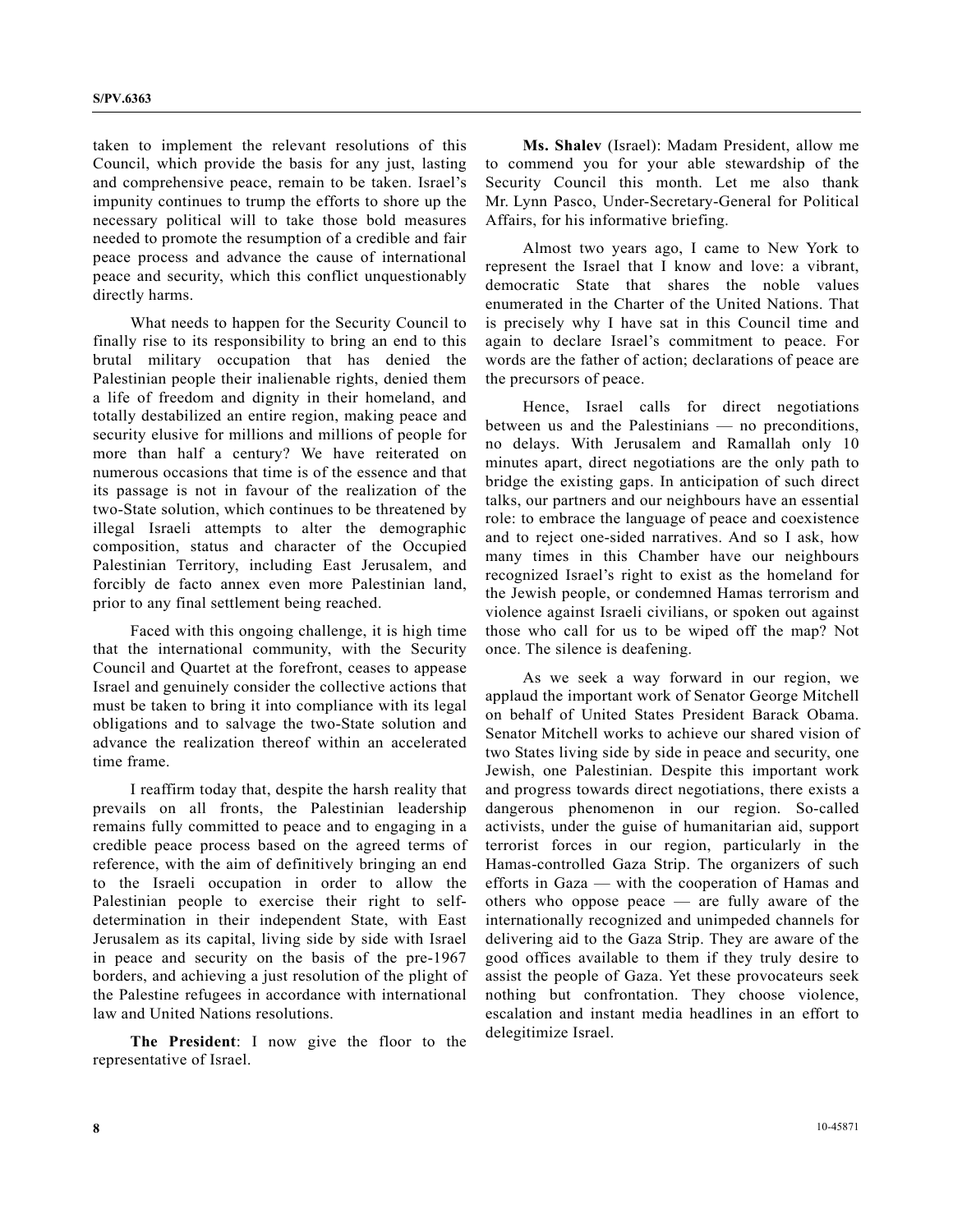As we just heard from Mr. Pascoe, the phenomenon of flotillas to Gaza is not conducive to efforts to achieve peace in the Middle East. Indeed, in this respect I wish to share with the Council Israel's deep concern regarding new reports of yet another flotilla departing from Lebanon to the Gaza Strip. We call upon the international community to exert its influence on the organizers of this provocative action. We also call on the Government of Lebanon to demonstrate its responsibility to prevent this from happening.

 In Lebanon, the terrorist organization Hizbullah continues to build its military infrastructure and embed it into the civilian population. Transfers of sophisticated weapons from Syria and Iran to Hizbullah systematically violate the arms embargo. At the same time, this terrorist group continues to place increasingly sophisticated and deadly weapons within villages, adjacent to schools, hospitals and civilian homes. This is a blatant violation of international law and basic dictates of humanity.

 Just as alarming, recent confrontations in southern Lebanon between the United Nations Interim Force in Lebanon (UNIFIL) and so-called Lebanese civilians reflect Hizbullah's efforts to redeploy its forces and further harass and assault the critical work of UNIFIL. These most recent clashes against UNIFIL are a direct violation of resolution 1701 (2006) and a challenge to the members of the Security Council. In this respect, Israel commends the Security Council for meeting on 9 July to address these most recent confrontations. Hizbullah's provocations must not go unanswered by the Council. The Security Council has repeatedly and clearly stipulated that this terrorist organization must disarm and disband.

 As we seek a way forward, certain basic principles must emerge. The first is security. Israel's security will never be compromised by us. We must all recognize that since the advent of peace talks, the threats facing Israel have grown more diverse and dangerous: the rockets of Iranian proxies Hamas and Hizbullah, global terrorism and the pursuit of nuclear weapons by Iran.

 In direct negotiations, we stand prepared to take political risks for peace. We have taken a major step with respect to Israel's policy towards the closure of Gaza. As we heard from Under-Secretary-General Pascoe, all goods that are not weapons or materiel for

warlike purposes are now entering Gaza. Beyond Gaza, we have worked with the Palestinian Authority to build a flourishing economy in the West Bank.

 The second principle is that we must look towards a definitive end to the conflict that involves mutual recognition. A request that Israel recognize a Palestinian State as the nation-State of the Palestinian people must be met with an acknowledgement that Israel is the nation-State of the Jewish people. Through such mutual recognition, we can take tangible steps towards promoting coexistence, eliminating incitement and combating terrorism. Through such mutual recognition, courageous decisions can be made for the sake of peace. Through such mutual recognition, we can speak with each other, not past one another or through intermediaries.

 Before concluding, my comments today would be incomplete without expressing our ongoing deep concern that Gilad Shalit has remained deprived of his most basic human rights, including any visit from the Red Cross, for more than four years. Israel expects the international community to do all in its power — more than has been done thus far — to bring about the swift release of Gilad Shalit.

 Peace is not merely a signed document. It is a set of values that allow us all to live our lives in security and with hope — Israelis and Palestinian alike.

**The President**: I shall now give the floor to the members of the Council.

**Ms. Anderson** (United States of America): I would like to thank Under-Secretary-General Pascoe for his briefing.

 Israeli and Palestinian leaders have continued to engage in proximity talks, with the help of Special Envoy George Mitchell. The gaps have narrowed, and we believe there are opportunities to narrow them further in direct talks, which we encourage the parties to begin as soon as possible. Special Envoy Mitchell was in the region again this week to continue this process. Based on President Obama's recent meetings in Washington with President Abbas and Prime Minister Netanyahu, we believe that we have an opportunity to make progress towards Middle East peace, which can ultimately be achieved only through direct negotiations, and we urge all concerned to work with us towards this goal.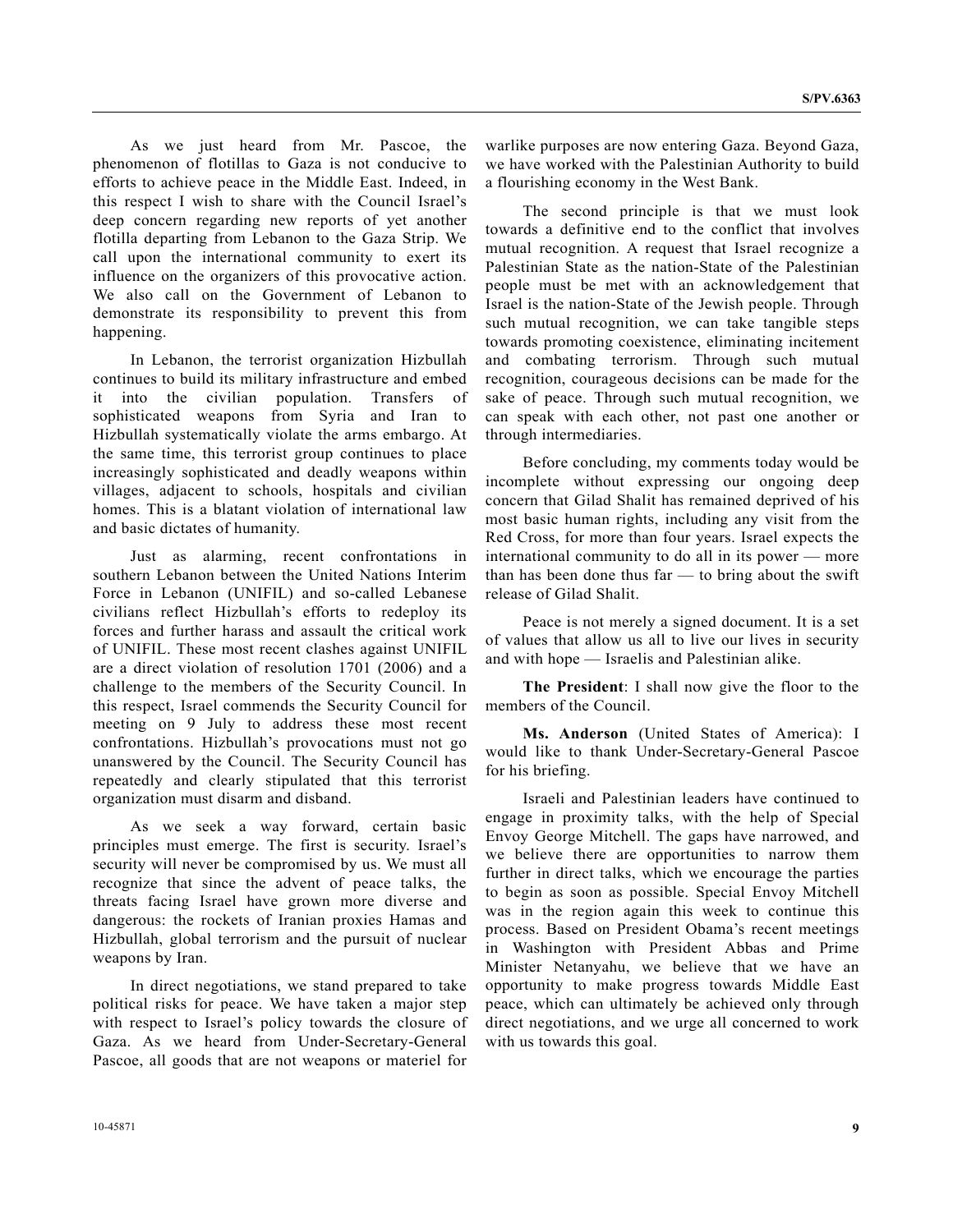Only through good-faith negotiations can the parties mutually agree on an outcome that ends the conflict and reconciles the Palestinian goal of an independent and viable State based on the 1967 lines, with agreed swaps, and the Israeli goal of a Jewish State with secure and recognized borders that reflect subsequent developments and meets Israeli security requirements. We should all seek to assist the parties as they make the hard choices necessary for lasting peace and do nothing to hinder them.

 The United States has welcomed the new policy towards Gaza announced by the Government of Israel, which responds to the calls of many in the international community. Israel's 5 July announcement of a list of controlled items for Gaza is an important step towards successful implementation of this new policy. With this change, the flow of goods and material into Gaza should significantly improve, along with the access that the people of Gaza have to those items.

 We are already seeing progress, with an expansion of both the scope and the quantity of goods entering Gaza through the crossings. We welcome these increases and expect the number of truckloads to continue to rise in the days and weeks ahead. These arrangements should improve conditions for the people in Gaza while preventing the entry of weapons for Hamas. We urge all those wishing to deliver goods to do so through established channels so that their cargo can be inspected and transferred via land crossings into Gaza, to ensure that Israel's legitimate security needs are addressed even as the Palestinians' humanitarian needs are met.

 Hamas interference with international assistance and with the work of non-governmental organizations continues to seriously complicate efforts in Gaza. On 28 June, for example, an armed band of masked men attacked and destroyed one of the sites of the United Nations Relief and Works Agency for Palestine Refugees in the Near East (UNRWA) summer games for children in Gaza. This was the second such attack in a month, another craven attempt to impose an extremist viewpoint on Gaza's population.

 We commend UNRWA for conducting a programme that promotes human rights and tolerance and that serves as a viable alternative to Hamas camps that promote radicalism and violence. Continued arms smuggling by Hamas and its commitment to terrorism undermine security and prosperity for Palestinians and Israelis alike. And Hamas continues to hold captive the Israeli soldier Gilad Shalit, whom it abducted in 2006. We call again for his immediate release.

 In its 1 June statement on the Gaza flotilla incident (S/PRST/2010/9), the Council expressed support for the proximity talks, urged the parties to act with restraint, avoiding any unilateral or provocative actions, and called on all international partners to promote an atmosphere of cooperation between the parties and throughout the region.

 We urge the international community to shun unilateral action and confrontation and instead undertake conciliatory steps that promote cooperation between the parties.

 We call on all parties to act responsibly to meet the recovery needs of the people of Gaza and to rebuild Gaza's civilian private sector, which will be the engine of Gaza's recovery.

 In this context, Israel, like any nation, should be allowed to undertake an investigation into events that involve its national security. Israel is capable of conducting a serious and credible investigation, and the structure and terms of reference of the independent public commission on the Gaza flotilla can meet the standard of a prompt, impartial, credible and transparent investigation. We will prejudge neither the process nor its outcome, and we will await the conduct and findings of the investigation before drawing further conclusions.

 The United States has expressed its concern about the reports of Israeli Government actions in Jerusalem, including the demolition of a number of buildings in East Jerusalem. We have urged all parties to avoid actions that could undermine trust, and we continue to oppose unilateral actions that prejudge negotiations on the status of Jerusalem, which, like all other permanent status issues, must be resolved by the parties through negotiations.

 Let me conclude by noting our firm and abiding commitment to Lebanon's sovereignty and independence and thus to the full implementation of the Council's resolutions 1559 (2004), 1680 (2006) and 1701 (2006). The United Nations Interim Force in Lebanon (UNIFIL) is integral not only to the full implementation of resolution 1701 (2006) but also to maintaining calm along the Blue Line. The United States fully supports UNIFIL, and we commend the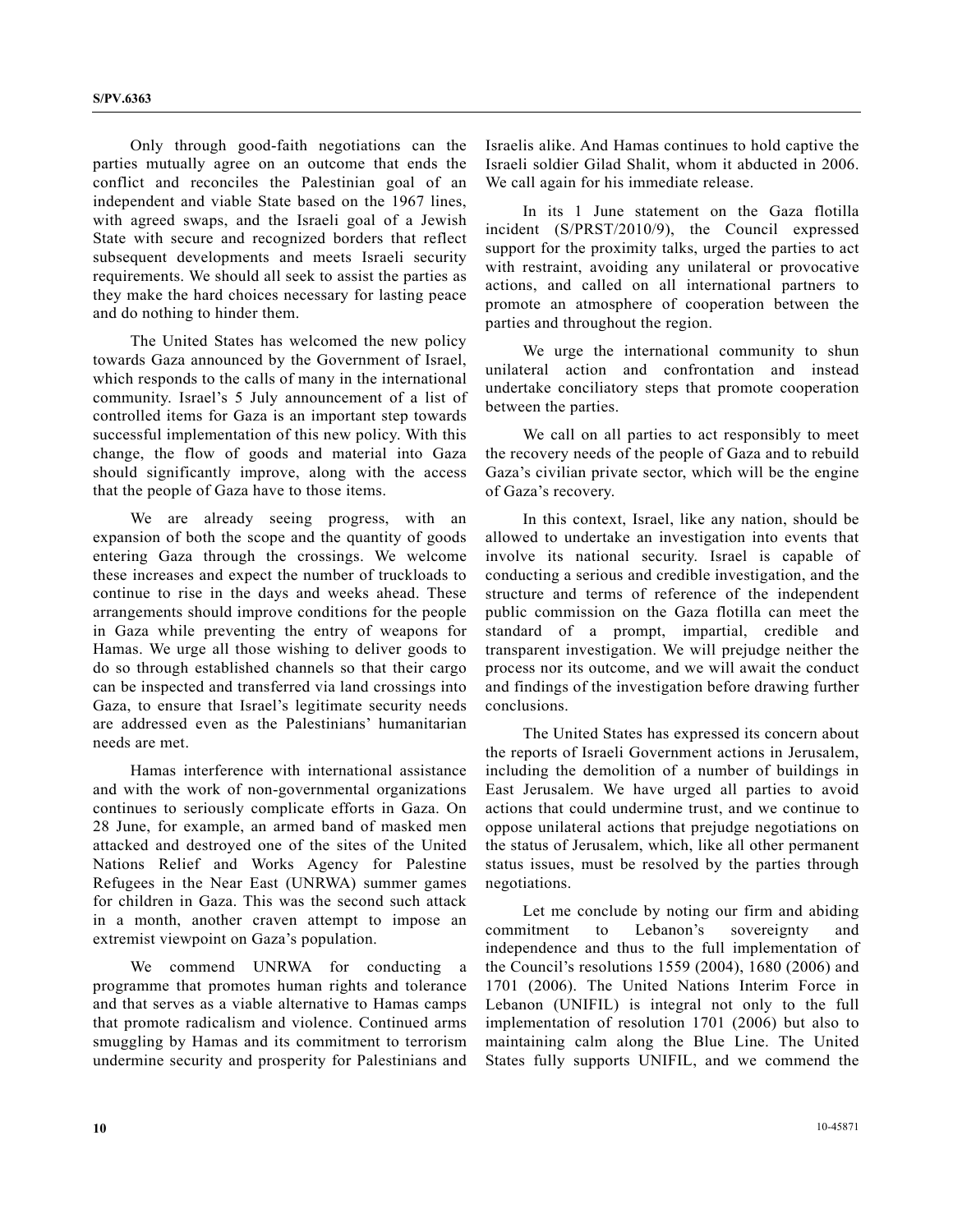active role it plays in ensuring the implementation of resolution 1701 (2006). We call on all parties to preserve UNIFIL's freedom of movement within its area of operations, and we strongly support its mission.

**Mr. Takasu** (Japan): I too am grateful to Under-Secretary-General Pascoe for his comprehensive briefing. I would also like to thank Ambassador Mansour and Ambassador Shalev for their respective statements.

 As all of us agree, the only way to achieve durable peace in the Middle East is through sincere negotiations in good faith between the parties concerned. We support the effort by the United States to pursue proximity talks between the parties with a view to starting direct negotiations. We hope that these efforts will produce progress as early as possible.

 The negotiations should achieve a two-State solution by ending the 1967 occupation of territories, including East Jerusalem. Japan supports the plan of the Palestinian Authority to build a Palestinian State within 24 months. Japan will continue to extend assistance and help build capacity for the Palestinian people and institutions for the Palestinian State.

 Both parties must carry out their obligations and commitments under the Road Map. We reiterate the call on the Israeli Government to freeze all settlement activities in the West Bank, including East Jerusalem. We deplore the recent razing of Palestinian houses in East Jerusalem by the Israeli authorities. Any act that could prejudge the final status negotiations should not be taken.

 At the same time, we call upon the Palestinian Authority to continue its efforts to improve security and fulfil its commitment to cease violence and work against incitement. Both sides need to build mutual trust, to move from proximity talks to direct negotiations and to refrain from taking any action that undermines trust, which is essential for such a transition. Neither the parties, nor the peoples, nor the international community can afford to turn away from serious confidence-building efforts.

 On Gaza, the announcement by the Israeli Government on easing restrictions on civilian goods in Gaza is a very positive step. We hope that the Israeli authorities will make further efforts to improve the lives of people in Gaza.

 We call for the full implementation of resolution 1860 (2009), including preventing illicit trafficking in arms and stopping rockets from being fired into Israel. We support efforts facilitating intra-Palestinian reconciliation.

 Regarding the investigation into the Gaza flotilla incident, we support the efforts of the Secretary-General, which we strongly hope will contribute to making the investigation consistent with the principles contained in the presidential statement adopted by the Security Council on 1 June (S/PRST/2010/9).

 Japan will make every effort to help the parties achieve a comprehensive, just and lasting peace in the Middle East.

**Ms. Čolaković** (Bosnia and Herzegovina): I would like to begin by thanking Mr. Lynn Pascoe, Under-Secretary-General for Political Affairs, for his update on recent developments in the Middle East.

 We also thank the Permanent Representative of Israel, Her Excellency Ms. Gabriela Shalev, and the Permanent Observer of Palestine, His Excellency Mr. Riyad Mansour, for their presence and their contributions to our debate.

 Bosnia and Herzegovina remains deeply concerned by the extremely worrying impasse that persists in the peace process in the Middle East. The pattern of events in the region in recent months is a strong reminder that the situation on the ground continues to be a source of great concern. Recent events further demonstrated that the counterproductive and unacceptable blockade of Gaza represents a grave obstacle to security, prosperity and opportunity for the Palestinians and the Israelis, and for all nations in the region.

 In this regard, we welcome the Israeli Government's recent announcement, which, once fully and effectively implemented, will be a significant step forward in the review of Israeli policy on Gaza. However, we strongly believe that this is not enough and that more needs to be done. Bosnia and Herzegovina is of the view that only the full implementation of Security Council resolution 1860 (2009) can meet the basic needs of the 1.5 million Palestinian residents in the Gaza Strip. Hence, we reiterate our call upon Israel to allow the immediate, sustained and unconditional opening of the crossings for the flow of humanitarian aid, commercial goods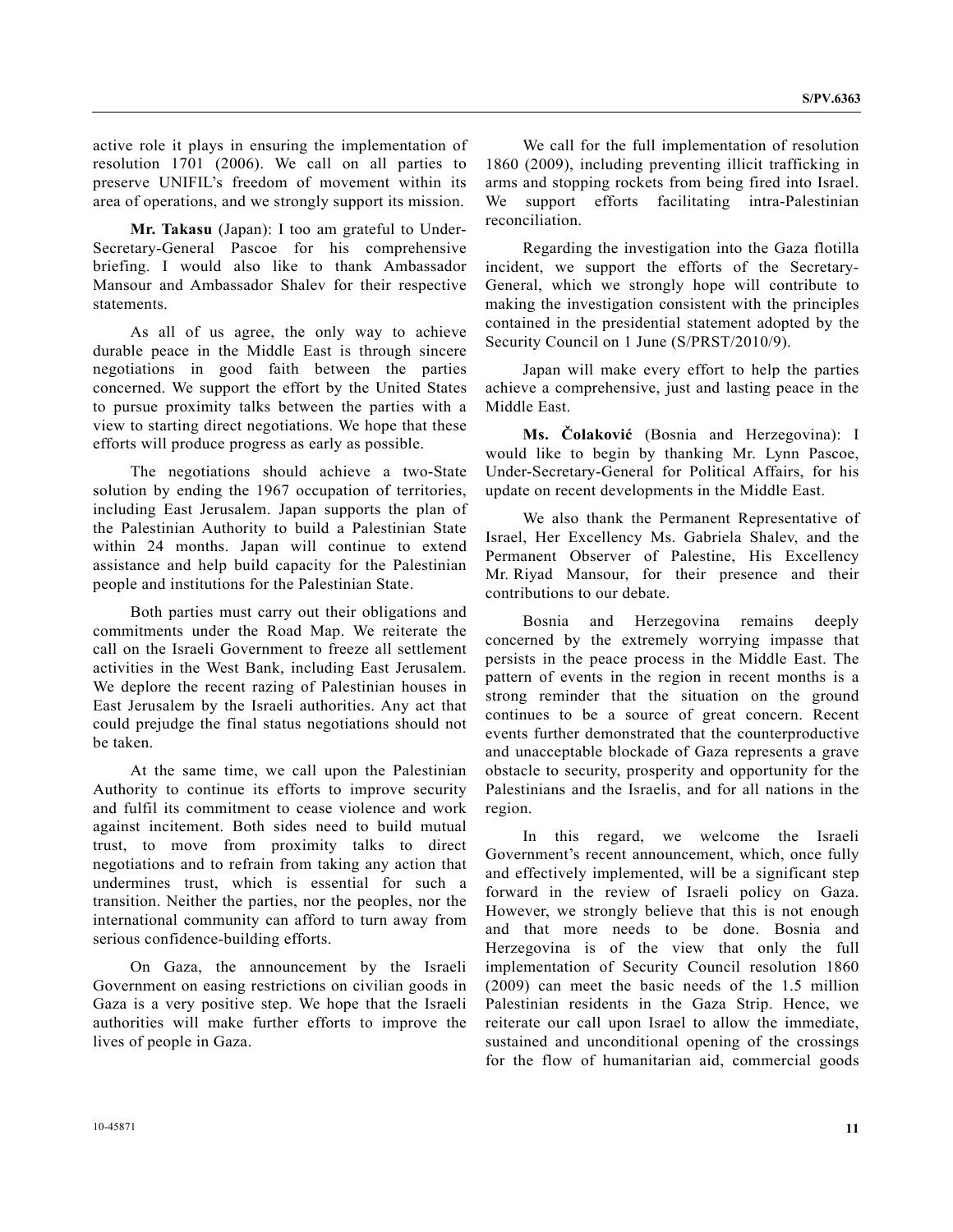and persons to and from Gaza, in accordance with resolution 1860 (2009) and the 2005 Agreement on Movement and Access.

 Time and again, we have to reiterate that comprehensive and lasting peace in the Middle East can be achieved only on the basis of the relevant Security Council resolutions, the Madrid principles, the Road Map, the agreements previously reached by the parties and the Arab Peace Initiative. Bosnia and Herzegovina is and will remain committed to the two-State solution, with the State of Israel and an independent, democratic, contiguous and viable State of Palestine living side by side in peace and security.

 In order to overcome the current peace process impasse, the parties have to fulfil their obligations and make a tangible contribution towards creating conditions conducive to negotiations. Settlements, the separation barrier built on occupied land, the demolition of homes and evictions are illegal under international law and contrary to Israel's obligations under the Road Map. We believe that these activities constitute a major obstacle on the road to comprehensive peace because they prejudge the outcome of final status negotiations and threaten to make a two-State solution impossible. It is therefore essential that Israel put an end to all settlement activities, including natural growth, in East Jerusalem and the rest of the West Bank, and dismantle all outposts erected since March 2001.

 Our concerns also include the latest developments in East Jerusalem and continuing tensions in the city. Bosnia and Herzegovina does not recognize the annexation of East Jerusalem and underlines that the status of Jerusalem is a permanent status issue that must be resolved through negotiations between the parties. Jerusalem — the holy city of the three great monotheistic religions: Christianity, Judaism and Islam — should be the symbol of peace, freedom of religious expression and human rights.

 Israel's security concerns, including a complete stop to all violence and arms smuggling into Gaza, must also be addressed. Bosnia and Herzegovina condemns the latest attack on the children's recreational facility in Gaza. We call upon Hamas to unconditionally allow the International Committee of the Red Cross access and to end its interference with the operations of non-governmental organizations and United Nations agencies in Gaza.

 Regarding the recent tragic incident involving the humanitarian aid flotilla, we reiterate our call for a prompt, impartial, credible and transparent investigation conforming to international standards, in accordance with the statement of the President of the Security Council S/PRST/2010/9. At the same time, we support Secretary-General Ban Ki-moon's proposal for an international inquiry to investigate the Gaza flotilla incident.

 Before concluding, allow me, once again to emphasize that only direct negotiations between the Israelis and the Palestinians can bring about a lasting resolution to the conflict and ensure peace, stability and progress in the Middle East.

**Ms. Ziade** (Lebanon) (*spoke in Arabic*): At the outset, I should like to thank Mr. Lynn Pascoe for his comprehensive briefing.

 Israel's raid on the freedom flotilla carrying humanitarian supplies to besieged Gaza on 31 May 2010 still occupies the forefront of our Organization's attention. That aggression constituted a flagrant violation of international law, international humanitarian law and the law of the sea. We reiterate that the aggression, which took place in international waters, was an act of piracy, and we agree with the statement issued by the Secretariat that the tragedy could have been avoided had Israel responded to the repeated appeals of the international community to end its blockade. Indeed, there will be no need for humanitarian aid ships to Gaza when Israel lifts its blockade of Gaza and opens the crossings.

 In this connection, we would like to state the following. First, we emphasize the need for the Secretary-General to launch an urgent investigation into the actions of the Israeli navy against the freedom flotilla. It should be marked by impartiality, credibility and transparency. As emphasized in the presidential statement of 1 June 2010(S/PRST/2010/9), it should conform to international standards with a view to identifying responsibility, punishing the perpetrators of these crimes and ensuring compensation for the victims. It is unacceptable that impunity should continue in this manner.

 Secondly, we stress our rejection of the unilateral Israeli investigation, which is neither credible, impartial nor transparent and does not conform to requisite international standards. Israel is the aggressor. It determined the outcome of the investigation before it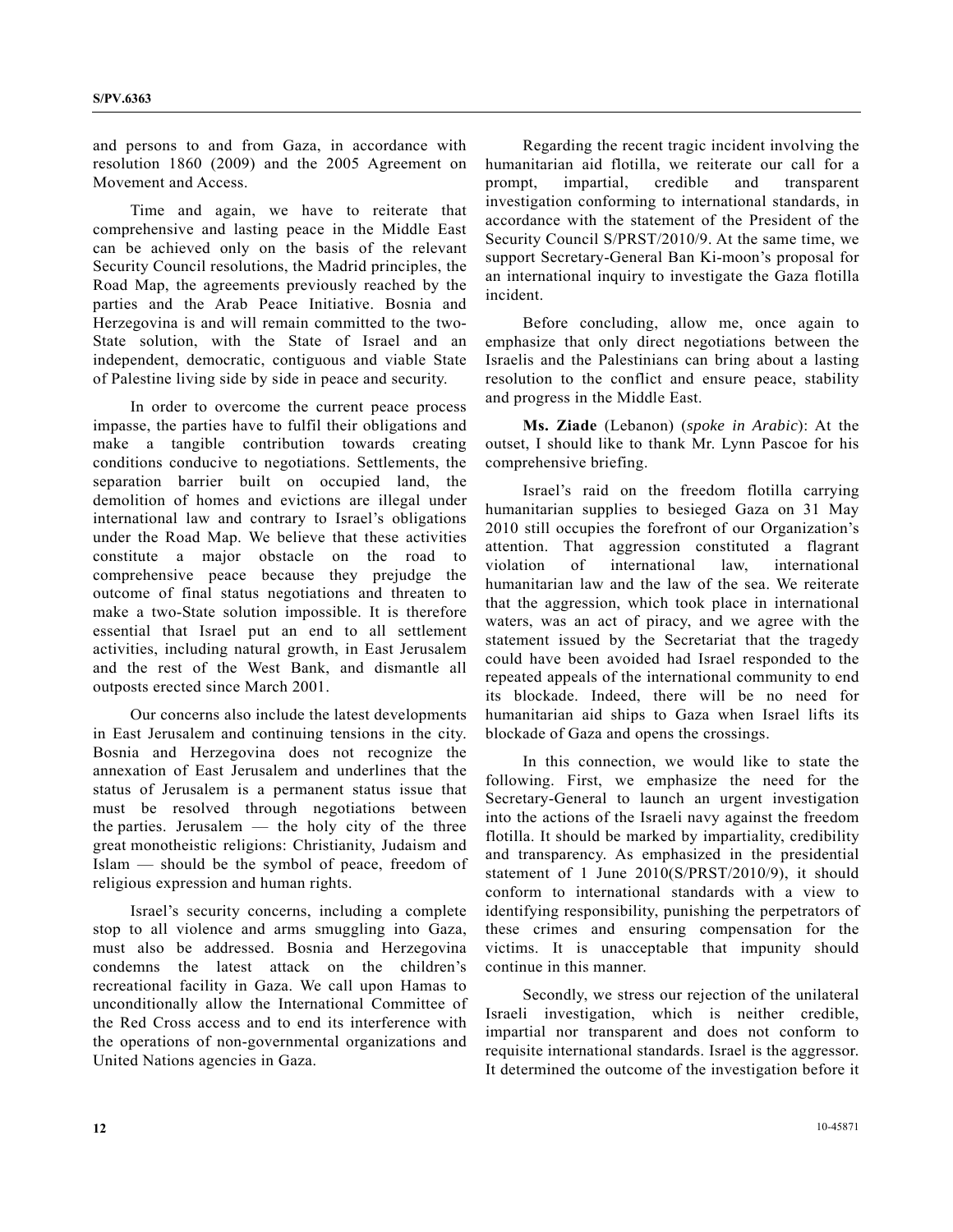started. It invoked the right of self-defence to justify its attack on defenceless civilians. In this connection, we reiterate our demand for the lifting of the blockade imposed by Israel on the Gaza Strip, which violates international norms and laws, including the Fourth Geneva Convention of 1949, which enshrines the protection of civilians in time of war.

 The partial closing of the border crossings to Gaza impedes freedom of movement and the delivery of humanitarian assistance and necessary commodities such as food, medicine and fuel. The blockade constitutes collective punishment of more than 1.5 million Palestinians in Gaza. This tragedy must unconditionally come to an end.

 Once again, we condemn Israeli settlement policy, which coincides with a rabid campaign to demolish Palestinian homes and evict the Palestinian residents of East Jerusalem. The policy is aimed at disrupting the geographic contiguity of the Palestinian territory and thwarting the two-State solution. We would like to stress the need to follow up on the updates of the Goldstone report (A/HRC/12/48) transmitted by the Secretary-General to our Council.

 We call on Israel to report on the implementation of General Assembly resolution 64/10 of 5 November 2009, in emulation of the actions taken by Switzerland and Palestine. Israel has intentionally hampered the peace process, as proven by its lack of response to United States efforts and refusal to freeze settlement activities in East Jerusalem and the other occupied territories at a time when the Arab States are making their best efforts to facilitate the resumption of negotiations, which, we emphasize, must address the issue of a final settlement within a specified timeframe. The negotiations must not merely be a confidencebuilding measure.

 With regard to the occupied Syrian Golan, we stress once again the need to implement resolutions 242 (1967) and 338 (1973). Israel must withdraw to the line of 4 June 1967. We stress that any action taken by Israel to transform the legal, physical or demographic status of the occupied Syrian Golan, including the expansion and building of settlements, is null and void.

 On the actions undertaken in southern Lebanon early this month, I note that the Lebanese Council of Ministers held a meeting on 8 July and issued a statement recalling its firm support for maintaining the United Nations Interim Force in Lebanon (UNIFIL)

and the close and inextricable link between UNIFIL and Lebanese citizens — yes, Lebanese citizens — for decades. It emphasized the important role of UNIFIL under resolution 1701 (2006) and the need to implement all provisions of that resolution. I wonder whether Israel complies with the provisions of resolution 1701 (2006). Has Israel ceased violating Lebanese sovereignty by air, land and sea? Has Israel withdrawn from the northern part of Al-Ghajar and the surrounding area? We therefore call upon the international community to put an end, once and for all, to all Israeli violations of Lebanese sovereignty.

**Mr. Churkin** (Russian Federation) (*spoke in Russian*): We thank Mr. Pascoe for his substantive briefing. The situation in the Middle East remains unstable and very fragile, although with some positive aspects, above all the ongoing Israeli-Palestinian proximity talks mediated by Senator Mitchell. An opportunity remains for the resumption of direct talks between the sides, and we cannot let it slip away. In this connection, reports from Israel about plans for new construction in East Jerusalem and on recent demolitions of a number of Arab homes are a source of great concern.

 Moscow continues to consider unacceptable any unilateral action that could prejudice the outcome of an Israeli-Palestinian settlement. We call on the Israeli side to show restraint in accordance with the united position of the international community on these issues, given the particular sensitivity of the problem of Jerusalem, whose fate should be decided through negotiations on the final status of the Palestinian territories. It is evident that, if they are to move from proximity talks to a substantive exchange of views on the key issues on the bilateral agenda, the sides must refrain from decisions and actions that could undermine efforts to build an atmosphere of trust between them.

 The Middle East Quartet remains the primary instrument supporting the peace process, and the recent trip to the region by the Minister for Foreign Affairs of the Russian Federation, Sergey Lavrov, should be seen in that context. The Special Representatives of the Quartet continue their intense daily work, including on the ground, to achieve the objectives set by Quartet leaders at their most recent meeting in Moscow with a view to moving towards a comprehensive Middle East settlement.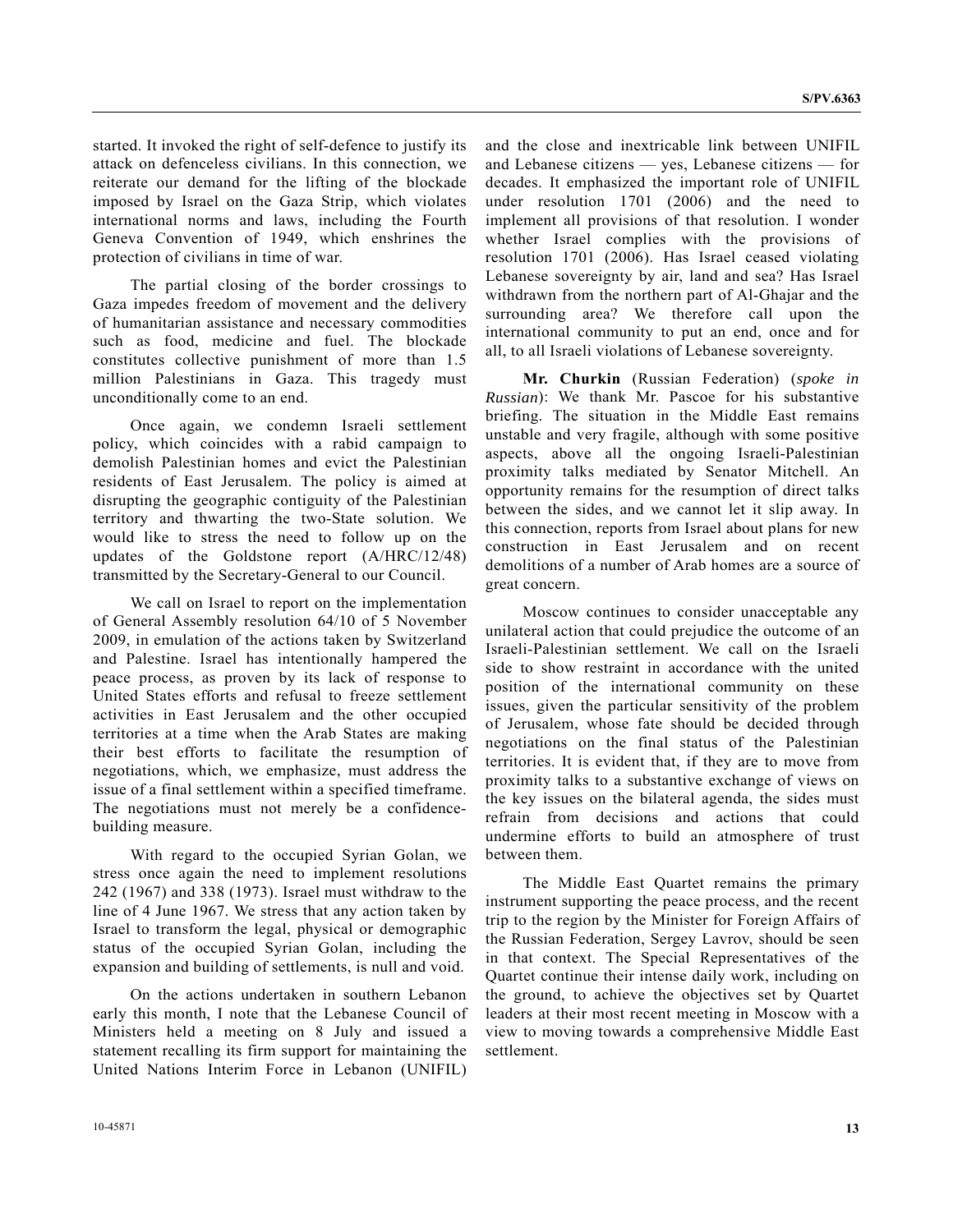We note some movement in the situation involving Gaza. Easing the embargo is a step in the right direction which we are convinced should be followed by further measures, such as restoring the conditions that existed at the conclusion of the 2005 Agreement on Movement and Access, when representatives of the European Union and the lawful Palestinian authorities were stationed at Gaza border crossings. The ultimate goal of the international community should, of course, be the complete lifting of the blockade, while ensuring Israel's security interests.

 We await additional information from the United Nations and Israel on the status of the investigation of the circumstances relating to the incident of the freedom flotilla to Gaza.

 Unfortunately, one serious remaining issue is that of intra-Palestinian unity. We are conducting principled activity at all levels to support efforts to overcome differences within the Palestinian ranks. We appeal to and are seeking to convince Hamas to align itself with the platform of the Palestine Liberation Organization and the Arab Peace Initiative, in favour of which the Quartet has repeatedly spoken out. There has been some movement in Hamas' position in this direction, and we will pursue our relevant work with that organization.

 In conclusion, I again reaffirm Russia's readiness, within international forums and bilateral frameworks, to continue its efforts to contribute to a comprehensive and just settlement in the Middle East, a crucial element of which would be to resolve the Palestine question on a two-State basis that provides for the existence of an independent and viable Palestinian State living side by side with Israel in peace and security. There is no other option.

**Mr. Heller** (Mexico) (*spoke in Spanish*): I thank Under-Secretary-General Lynn Pascoe for his briefing on the situation in the Middle East. I also thank the Permanent Representative of Israel and the Permanent Observer of Palestine for their statements.

 The events that have taken place in recent weeks confirm once again that the international community, and the Security Council in particular, must continue to monitor the situation in the Middle East and encourage intensified negotiations between Israel and the Palestinian Authority, based on previous agreements and obligations and ongoing diplomatic efforts. That has been particularly evident following the attack on the freedom flotilla that took place in international waters on 31 May, with tragic and disturbing consequences, not only because of the clearly reprehensible facts, but also because it has yet again highlighted the fragility of the humanitarian situation in Gaza.

 The presidential statement adopted by the Security Council on 1 June (S/PRST/2010/9), which called for a prompt, impartial, credible and transparent investigation of those events in accordance with international standards, remains valid. Mexico believes that the parties involved have not only the right to establish their own commissions of inquiry, but also the obligation to do so in matters that concern them.

 In that regard, we note the results of the internal inquiry commission established by Israel, which were made known on 12 July. We continue to await the results of the independent public committee for more in-depth conclusions.

 That not withstanding, such internal commissions cannot replace the establishment of an international commission as outlined in the Council's presidential statement; rather, they must complement it. Only thus can we create the cooperation and trust that are needed to ensure that a credible outcome of the investigations that is acceptable to the parties concerned. Hence, we encourage the Secretary-General to continue his efforts to establish a body that would meet those criteria.

 At the same time, it is essential also to prevent all acts of provocation that could give rise to another incident like the one that occurred on 31 May. In that regard, any delivery of humanitarian assistance must be arranged through established channels.

 We believe that the Gaza blockade is unsustainable and counterproductive, and that it has severe humanitarian consequences for the civilian population of the Strip; at the same time, we welcome Egypt's decision to partially lift the blockade and Israel's decision to permit access to Gaza for more goods, limiting only material that could affect its security. We recognize the important work in that regard of the Quartet and its Representative and that of representatives of the United Nations system.

 While this progress is positive, the lifting of the blockade must be complete. As we have been saying since January 2009, and taking account of Israel's legitimate security concerns, we believe that this security can be achieved only if it is accompanied by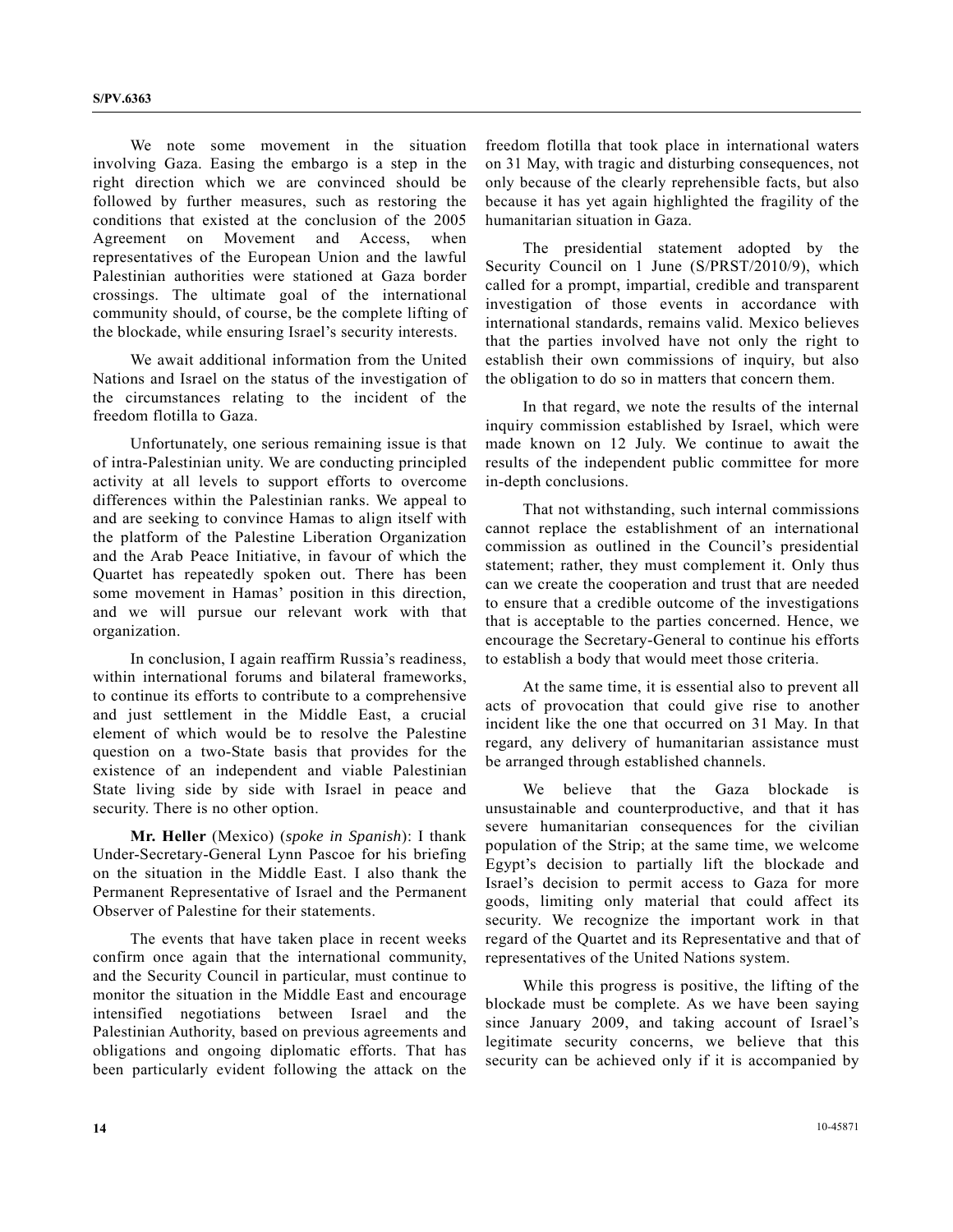the establishment of an international monitoring mechanism to guarantee a lasting ceasefire, the complete opening of border crossings and control of illicit trafficking in arms to Gaza, in accordance with Security Council resolution 1860 (2009).

 We also underscore the importance of carrying out the intra-Palestinian reconciliation process, which is taking place with the support of Egypt. This is essential for the building of a future Palestinian State.

 Frank and direct dialogue is the only way to achieve a comprehensive, lasting resolution of the Middle East conflict that recognizes Israel's right to exist and makes possible the establishment of a politically and economically viable Palestinian State, living in peace with Israel within secure and internationally recognized borders, in accordance with Security Council resolutions, the Road Map, the Madrid principles and the Arab Peace Initiative.

 We therefore support the holding of so-called proximity talks, so long as they lead to the resumption of direct negotiations within a reasonable time. We must understand that the window of opportunity that opened when the proximity talks began could close if significant progress is not made. We therefore encourage both parties to make every possible effort aimed at an agreed resumption of direct negotiations. Thus, it is essential for both Israel and the Palestinian Authority to comply with the principles set out in the Road Map, which are the basis for resolving all pending issues in this conflict.

 Similarly, both parties must avoid actions that run counter to international law and international humanitarian law, as well as any provocative statement or act of violence that could exacerbate tension. In that regard, the demolitions in East Jerusalem and the building of new settlements are to be condemned. Such practices in an occupied territory run counter to international law and violate the provisions of the Fourth Geneva Convention. We reaffirm that all such practices, including the expansion of settlements in the West Bank and in East Jerusalem by so-called natural growth, are a further serious obstacle to the peace process. We urge Israel to cease such practices.

 We commend the Palestinian Authority's efforts to meet its commitments with respect to security and economic development in the West Bank. We have taken note of the positive economic and human impact of Israel's initiative to partially lift restrictions imposed

on the movement of people and goods in the West Bank. We hope that these steps will be permanent and will lead to the complete and irreversible dismantling of all checkpoints, which is indispensable for the establishment of a viable and independent Palestinian State.

 We are convinced that improvement in the living conditions of the Palestinian people and effective security controls in the West Bank are essential for the achievement of lasting peace in the Middle East. We therefore support Prime Minister Fayyad's plan to lay the economic and institutional foundations of a future Palestinian State; we call upon the Quartet and the international community to continue their active support for those efforts.

 Peace in the Middle East requires progress on the various tracks of the conflict in the region. Thus, we are concerned at continued violations of the provisions of Security Council resolution 1701 (2006), in particular daily raids by the Israel Defense Forces in Lebanon's territorial space and the discovery of weapons and explosives in the area of operation of the United Nations Interim Force in Lebanon (UNIFIL). We are concerned also by recent acts of violence presumably organized — against UNIFIL personnel. We must guarantee their safety and freedom of movement in their area of operation and must ensure coordination at the highest level between the Lebanese Armed Forces and Government and UNIFIL in order to avoid incidents like those that took place on 3 July. We appeal to both Israel and Lebanon, and to all other actors involved, to comply with the provisions of the relevant Security Council resolutions and to avoid all hostile rhetoric that could lead to an escalation of violence. It is essential to strengthen Lebanon's sovereignty, territorial integrity and political independence.

 Finally, we consider that Israel and Syria must resume a process of rapprochement as soon as possible, through modalities acceptable to both parties, in order to find a solution on the occupied Golan that will preserve the sovereignty and protect the interests of both States.

**Mrs. Viotti** (Brazil): I welcome the holding of this open debate on the situation in the Middle East. I thank Under-Secretary-General Lynn Pascoe for his briefing and Ambassadors Gabriela Shalev and Riyad Mansour for their remarks.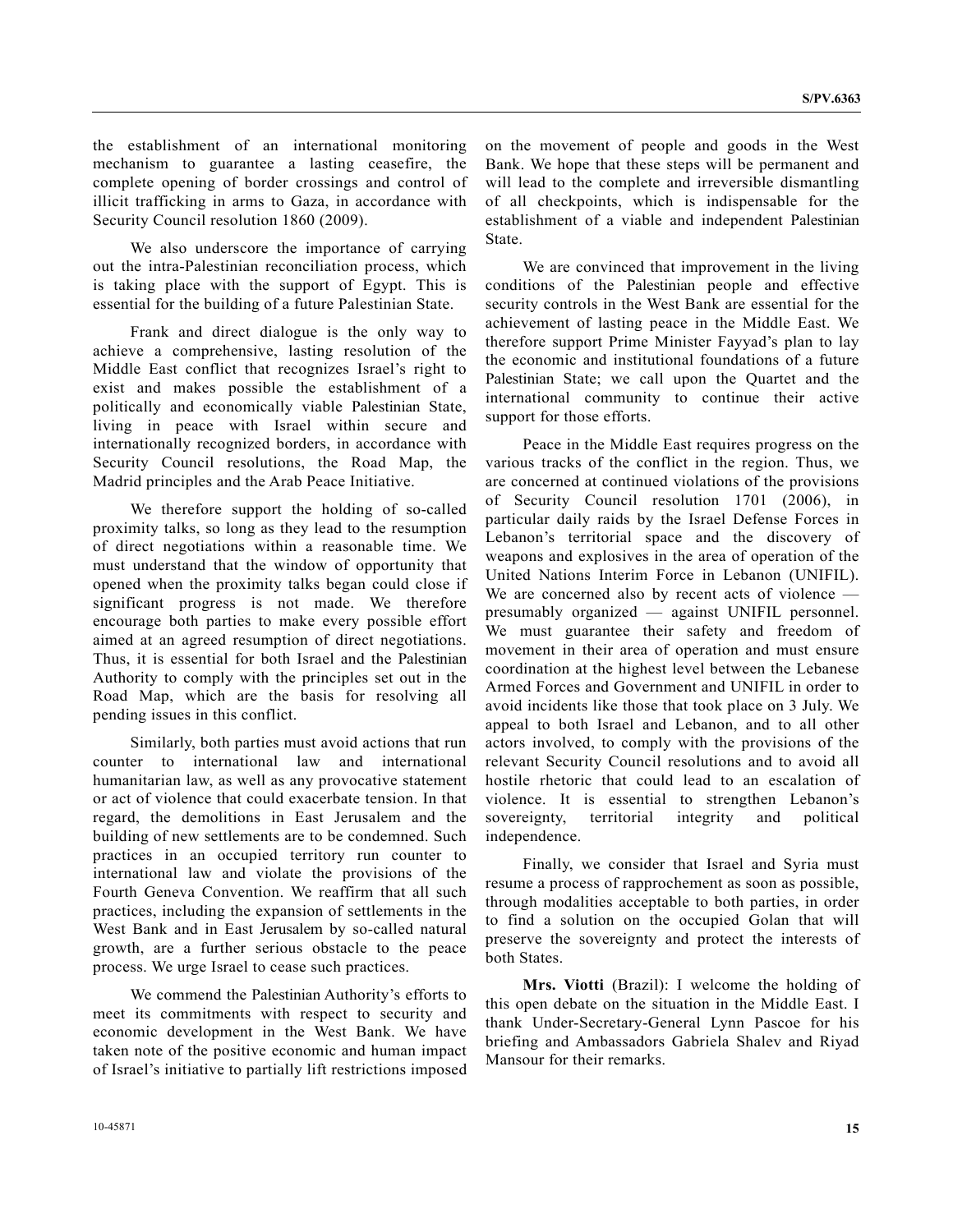As we meet for another quarterly open debate on the Middle East, my delegation can see some improvement in the situation on the ground — but, unfortunately, much less than we all wished for. It is disappointing to be forced to recognize that the region remains tense and that a solution continues to prove elusive.

 Making substantial progress on the Israeli-Palestinian conflict is perhaps the single most important pending business in the Security Council today, a conflict whose resolution would surely have a positive effect in many areas. In the long term, the status quo is in the interest of no one. Rather, it feeds extremism, fosters disillusionment and discredits diplomacy.

 We therefore reiterate our support for the mediation efforts by the United States Administration through the proximity talks and hope that these can lead to direct negotiations. But we should have no illusions: if no real progress is made in the coming weeks, the situation on the ground is not likely to improve in a sustainable manner. On the contrary, the fragile support obtained, on both sides, for engaging in indirect negotiations may be gravely eroded. This process is approaching a point where it must yield results.

 When direct talks resume, the international community will have to sustain its involvement throughout the process, as history shows that progress requires strong external incentives. In this context, Brazil reiterates its support for the holding of a comprehensive international conference on the Middle East, once conditions are appropriate. Further engagement by relevant players from outside the region might prove beneficial.

 An independent, democratic and viable Palestinian State, living side by side with Israel in peace and security within internationally recognized borders, remains the only solution to the Arab-Israeli conflict and for the long-term stability of the entire region and the world.

 On 1 June 2010, the Security Council called for a "prompt, impartial, credible and transparent investigation conforming to international standards" (S/PRST/2010/9) into the Israeli action against a Gazabound humanitarian flotilla.

 We took due note of the Israel's decision to establish an inquiry panel, with two respectable

foreigners as observers. That is a positive step. However, the panel does not meet the requirements set forth by the Security Council. In our view, the gravity of the incident and the facts that the attack has taken place in international waters and that it involves entities and individuals from various countries require that the investigation be conducted under the auspices of the United Nations. We therefore urge the Secretary-General to continue consultations on an arrangement that fulfils the requirements by the Council.

 The tragic loss of life and injuries to civilians as a result of that action showed once again that the blockade of Gaza is politically unsustainable. That was clearly recognized by the Security Council in the presidential statement of last June. We therefore welcome the Israeli decision to expand the list of goods allowed to be brought into Gaza, including building materials for projects sponsored by the international community. That is particularly welcome, as it will speed up the long-overdue reconstruction of the Strip.

 In this regard, I am pleased to inform the Council that yesterday President Lula signed into law a bill by which Brazil will donate 25 million reais — around \$15 million — to the Palestine Authority, in principle through the United Nations Relief and Works Agency for Palestine Refugees in the Near East (UNRWA), for projects to support Gaza's reconstruction and development.

 Also positive is Israel's decision to improve the capacity at the Kerem Shalom crossing and to extend its hours of operation.

 However, those measures are still insufficient. Israel must find ways to reconcile legitimate security concerns with the normalization of life in the Strip. An immediate and sustained opening of crossings is imperative. The resumption of regular exports from Gaza is urgently needed as a way to revive an economy that has been crippled by the blockade. The population of Gaza must not be forced to keep surviving on international charity.

 A lasting solution to the crisis in Gaza can create a new logic of peace that might not only strengthen those forces in Palestine that favour moderation and national reconciliation, but also pave the way for a strong revival of the peace process altogether. The continuation of the blockade, on the other hand, might aggravate the Palestinian schism and impair a future viable Palestinian state.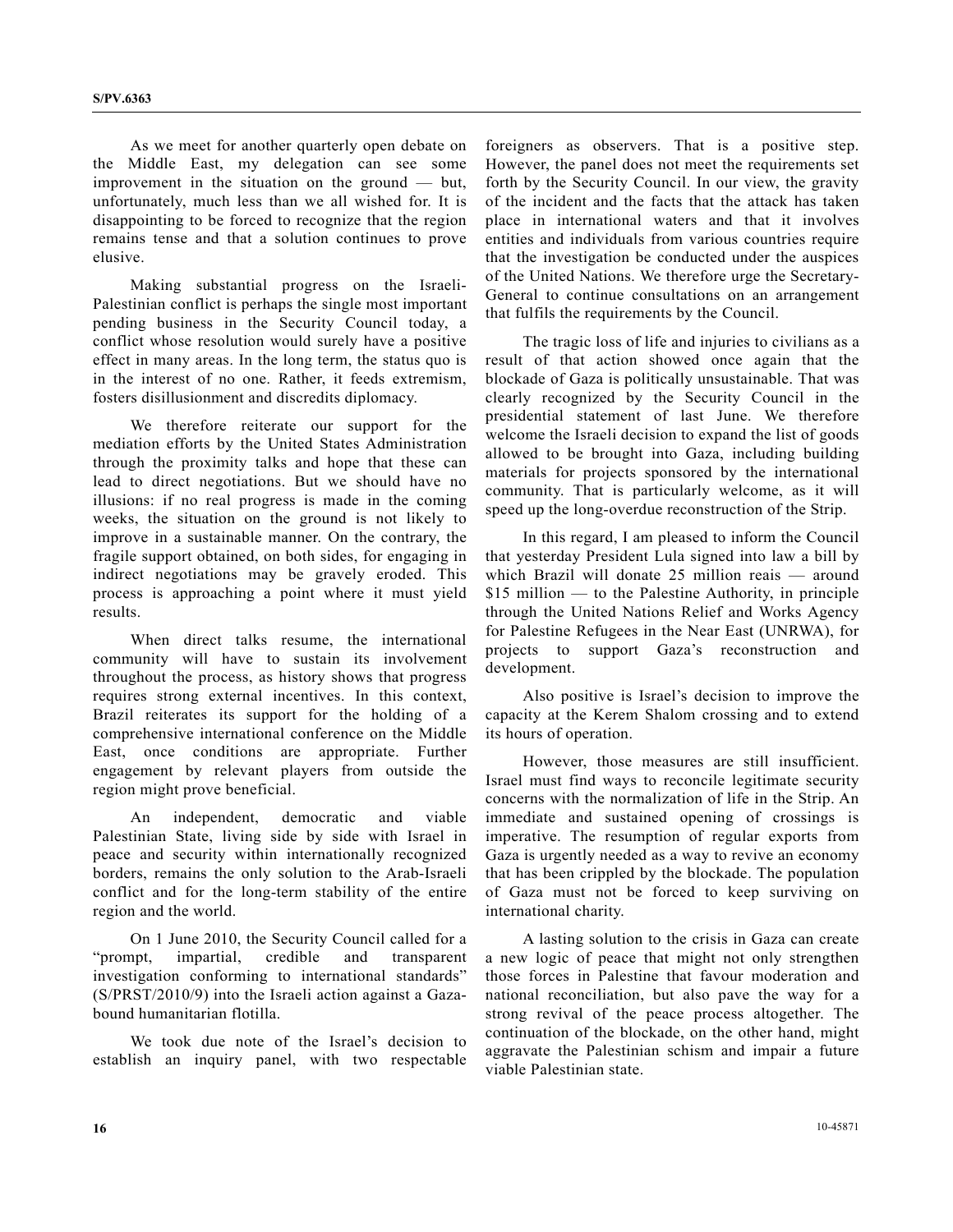Israeli policies that prejudge the result of negotiations and forcefully change the demographics of the West Bank and East Jerusalem make it more difficult for negotiations to be resumed. We reiterate the need for a permanent cessation of all settlement activity. On their part, Palestinians must overcome their longstanding divisions, keep extremists in check, including in Gaza, completely halt the launching of rockets against Israel and enhance democratic governance. In this context, we welcome and support the efforts of Prime Minister Salam Fayyad to implement his two-year statehood programme.

 We must continue to avoid the return of the conflict between Lebanon and Israel. All parties must therefore faithfully implement their obligations under resolution 1701 (2006). We also urge the international community to assist Lebanon in building up its state capacity, in particular its armed forces, and facilitating the central Government to exercise its authority throughout the country.

**Mr. Onanga Ndiaye** (Gabon) (*spoke in French*): At the outset, I would like to thank Under-Secretary-General Pascoe for the clear briefing he has just given us. I would also like to join Council members who have spoken before me in expressing my thanks for the information provided by the ambassadors of Palestine and Israel.

 My delegation would like to reiterate our concern at the lack of progress made since our most recent debate on this issue  $(6340<sup>th</sup> meeting)$ . It quite rightly shows how urgently we need to close the gap between Palestinians and Israelis, as we approach the end of the freeze on new Israeli settlements.

 My delegation would like to welcome the international community's inspired new dynamic, in particular the recent initiatives of the United States, Egypt, Morocco, the Quartet and the United Nations, aimed at promoting the resumption of direct talks between the parties in accordance with their obligations and the provisions of the Road Map.

 I therefore welcome the regional meeting for Africa organized by the United Nations on 1 and 2 July 2010 in Rabat on strengthening African support for a just and lasting solution to the question of Jerusalem. It was reaffirmed at the end of the meeting that the only solution to the Israeli-Palestinian conflict lies in an agreement negotiated between the parties and that only a two-State solution, with an independent and viable Palestinian State living side by side in peace and security with Israel and its other neighbours, can bring peace to the region.

 As recalled by the Secretary-General, the situation in the Middle East will remain tense if we do not arrive at a comprehensive settlement that takes all aspects of the problem into account. My delegation believes that it is important to find solutions to Israel's security concerns as well as to the question of West Bank settlements, border demarcation between the two States in accordance with resolution 242 (1967) and the Fourth Geneva Convention, the status of Jerusalem and respect for human rights and for the right of the Palestinian people to self-determination.

 A political solution in the Middle East will also be found by resolving the security situation, as advocated by the Quartet in its statement of 21 June. However, security must be a reality for both sides. Thus, while for the Government of Israel security is synonymous with the end of arms smuggling, for the Palestinian Authority it means respect for the inalienable rights of the Palestinian people.

 Moreover, Gabon welcomes the recent efforts by the Israeli Government aimed at adjusting its policy towards Gaza, in particular by allowing the entry of additional goods such as building materials, thus enabling the United Nations and the international community to continue to provide aid to the people of Gaza.

 We also welcome the review now underway of the plan for the administration of Judea and Samaria, in particular measures aimed at employment and the free circulation of goods and persons. However, we favour a complete lifting of restrictions, including at the border crossings. We also call for the freeing by the parties of all political prisoners, including Israeli soldier Gilad Shalit.

 With regard to East Jerusalem, my delegation expresses its regret at the destruction of Palestinian families' property on 13 July in certain districts. We deplore this unilateral and provocative act, which is a violation of international law and undermines efforts aimed at resuming negotiations and strengthening mutual confidence.

 Moreover, we remain fully committed to finding a solution through peaceful and constructive negotiations that will integrate the legal, religious,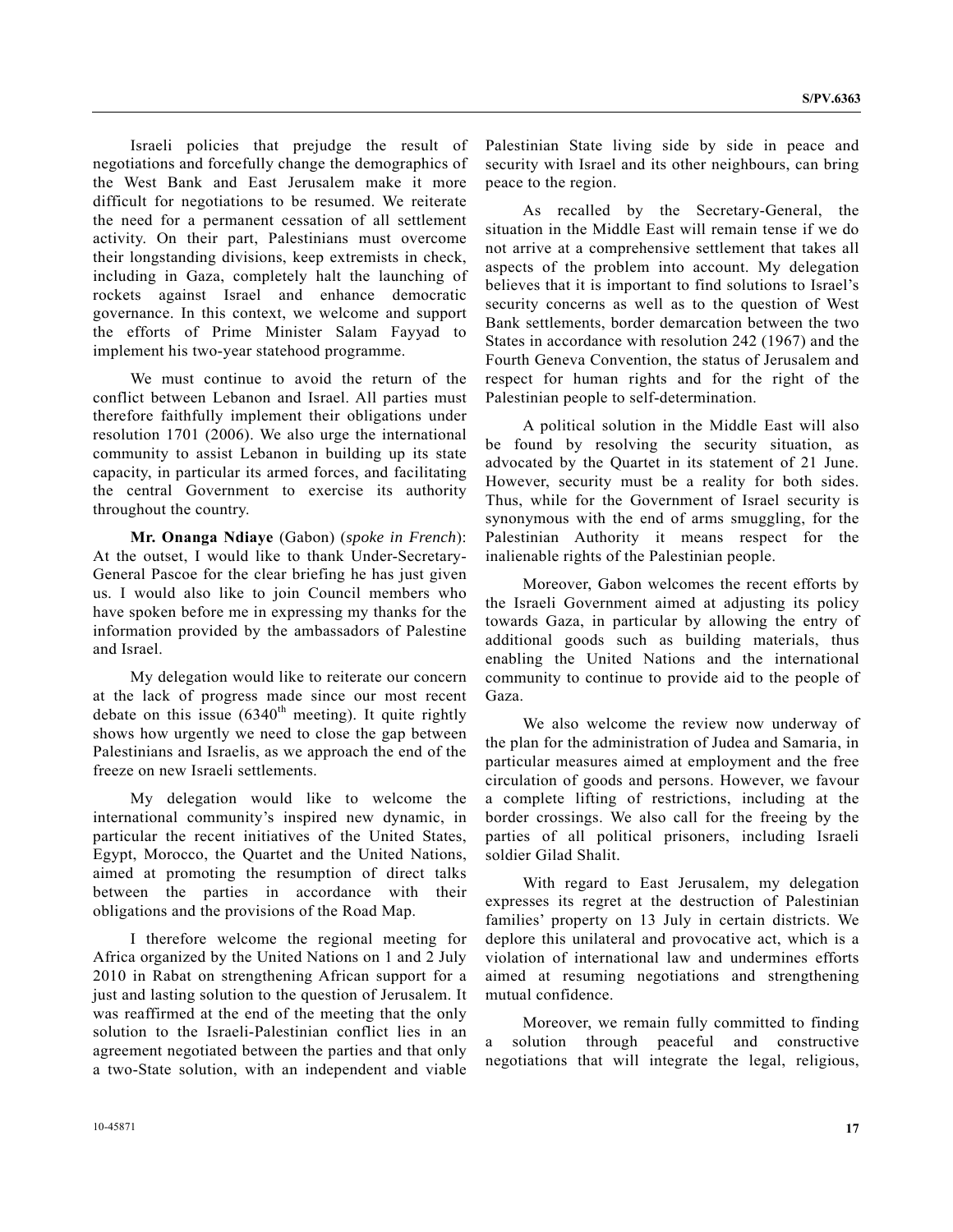social and environmental aspects of East Jerusalem. We believe that the negotiations should be guided by the borders indicated in the resolutions of 1967 and by the Fourth Geneva Convention.

 Several members of the Council have often rightly held that, while we must not neglect the symptoms of the disease, we should focus on its root causes of the disease itself. My country thus remains convinced that it is urgent to intensify negotiations in order not only to make direct contact possible but also to reach a lasting peace, which, let me recall, involves creating a viable Palestinian State. We therefore urge the parties to show restraint and avoid any unilateral action and any provocation. We again invite international partners to promote a climate of trust between the parties and throughout the region.

**Sir Mark Lyall Grant** (United Kingdom): I thank Mr. Pascoe for his briefing this morning, and I thank the Palestinian and Israeli representatives for their remarks.

 Peace in the Middle East is a high priority for the United Kingdom. With every month that a sustainable solution eludes us, the situation in Israel and Palestine becomes more of a catalyst for resentment, violence and extremism. So it is in the interests of this Council, with its responsibility for international peace and security, and of the rest of the international community, to encourage direct negotiations between the parties, leading to a lasting peace.

 The expiry of the Israeli settlement moratorium, and Arab League support for proximity talks in September, highlight the urgent need for progress towards a two-State solution to the Israeli-Palestinian conflict. The only long-term solution is a secure and universally recognized Israel living alongside a sovereign and viable Palestinian State, with Jerusalem the capital of both States, and a fair settlement for refugees.

 We continue to strongly support the United States efforts on proximity talks. It is imperative that the negotiations focus on resolving the final status issues. We encourage the parties to move to direct negotiations as soon as possible. Both sides must avoid actions that undermine the peace process. For Israel, this means extending the settlement moratorium indefinitely and ensuring that it also applies in occupied East Jerusalem. The recent issuing of permits for the construction of 32 new housing units in Pisgat Ze'ev and the demolition of three East Jerusalem homes are exactly the kind of provocative acts that must be avoided. We continue to call for a complete cessation of all settlement activity in both the West Bank and East Jerusalem. Settlements are illegal under international law and must stop.

 For their part, the Palestinians and the Arab States must not back away from their responsibility to seize the opportunity presented by the efforts of the United States Government. The Palestinian leadership must be prepared to make bold decisions in the interests of its people, and it must have the support it needs from Arab States to see negotiations through to a sustainable conclusion. There must be a complete halt to rocket attacks into southern Israel, and Hamas and other militant groups should renounce violence once and for all. As Mr. Pascoe has said, Hamas attacks on United Nations Relief and Works Agency for Palestine Refugees in the Near East (UNRWA) children's summer camps in Gaza are particularly deplorable.

 Turning to the Gaza flotilla incident of 31 May, I reiterate our deep regret at the loss of life involved. Accountability is important. We welcome the efforts of the Secretary-General towards that goal. The Israeli independent public commission should proceed swiftly, transparently and rigorously, with access to all the evidence available. We will be better able to draw further conclusions once the conduct of the inquiry becomes clearer.

 This incident and the threat of further flotillas highlight what we all know: that the situation in Gaza is unsustainable. Together with the European Union and the Quartet, we have called on Israel to ease restrictions on access and enable a return to economic normality. Israel's recent decision to move from a list of 120 permitted goods to a list of specific prohibited items is a welcome development. It shows that it is possible to lift the pressure on ordinary Gazans without compromising the security of ordinary Israelis. But we need to see this translated into real change on the ground. That will mean building capacity at the crossings, getting vital reconstruction projects up and running and ensuring that Gazans can export as well as import goods. The United Kingdom stands ready to support this.

 We continue to call for the immediate release of Gilad Shalit, who has been held hostage in Gaza since June 2006. It is unacceptable that four years on he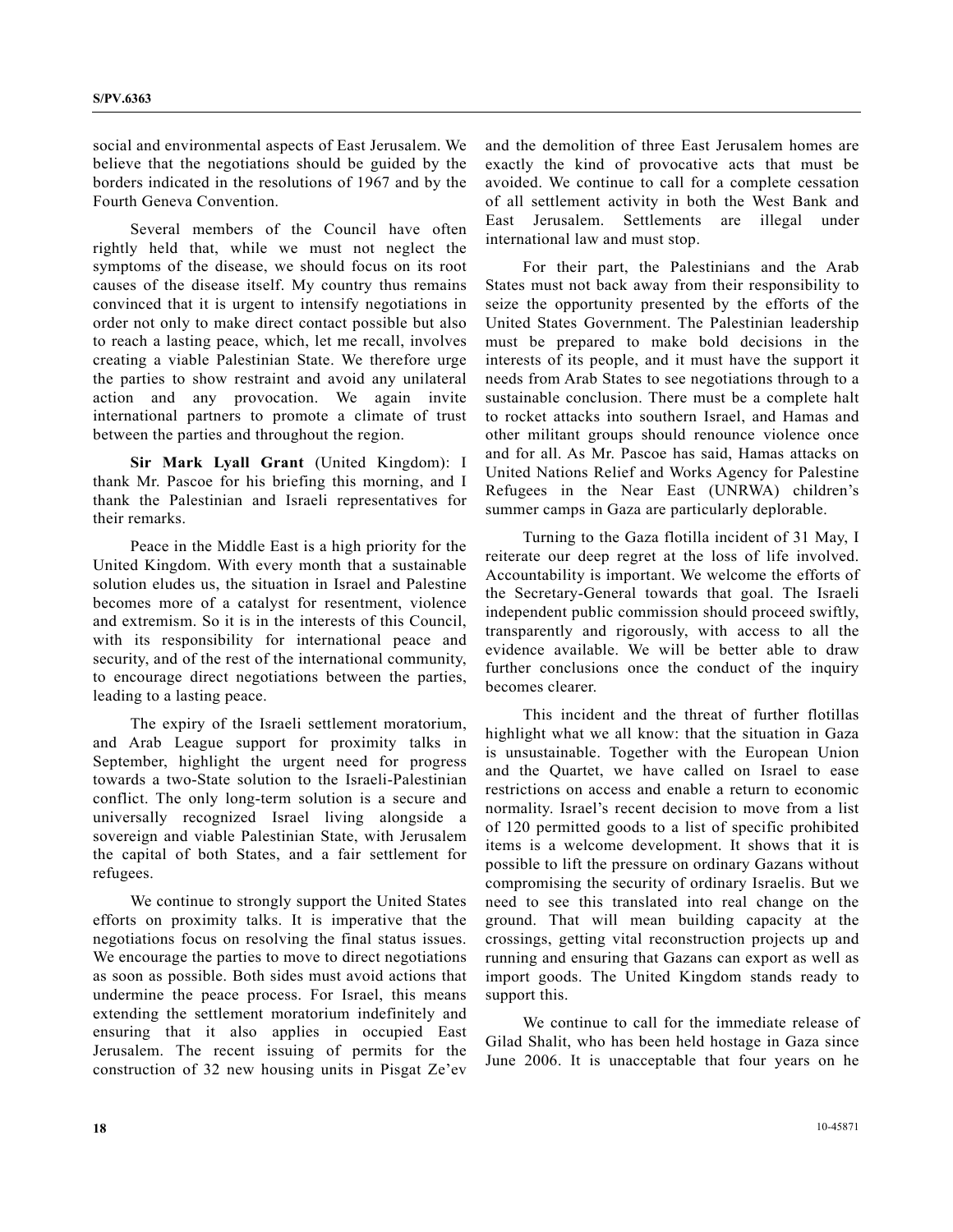should still be held by Hamas, in denial of the most basic of human rights.

 A solution to the Arab-Israeli conflict is in all our interests. We want the new generation of Palestinians to grow up in hope, not despair, believing in a peaceful settlement with Israel, and not impoverished and susceptible to terrorist recruitment. We want the next generation of Israelis to live free from the fear of rocket fire, and to be able to enjoy peaceful relations with their Arab neighbours. The international community has a responsibility to help deliver that goal.

**Mr. Mayr-Harting** (Austria): Let me first join others in thanking Under-Secretary-General Lynn Pascoe for his update this morning on recent developments in the Middle East. We also thank the Permanent Representative of Israel and the Permanent Observer of Palestine for their presence here today and their contributions to our debate.

 Austria aligns itself with the statement to be delivered by the European Union delegation on behalf of the European Union later in our debate today.

 We are close to the end of the ten-month partial moratorium on settlements that the Israeli Government committed to. The four-month deadline for the proximity talks, after which the Arab League wished to evaluate results, is also rapidly approaching. The coming weeks will therefore be crucial for achieving progress in the peace efforts for the Middle East. These efforts must lay the foundation for a sustainable negotiating process; otherwise they will add to the long list of missed opportunities and play into the hands of peace opponents. Quartet members are fully committed to helping the parties get back to the negotiating table. We appreciate the extraordinary efforts undertaken by the United States Special Envoy, Senator Mitchell, to identify common ground for starting a process towards the implementation of a two-State solution.

 Austria calls on both parties to honour the obligations they agreed to under the Road Map, and to refrain from any policies that may undermine the spirit of negotiation in good faith. Israeli settlement activities in the West Bank and East Jerusalem, the demolition of houses and the continued building of the separation barrier on Palestinian land continue to constitute major obstacles to peace. In this context, we, like others, wish to express our grave concern about the recent demolition of homes in various neighbourhoods of East

Jerusalem, as well as about decisions on renewed, continued settlement construction.

 Trust in a peace process will depend on visible and tangible changes on the ground. Austria has consistently acknowledged Israel's right to protect its citizens against indiscriminate attacks emanating from Gaza. We repeat our call for an immediate end to all such attacks. At the same time, we continue to believe that security concerns cannot justify the blockade of Gaza. That blockade is unacceptable, unsustainable and counterproductive. We therefore welcome Israel's willingness to review its policies regarding imports to the Gaza Strip. We are convinced that the prospect of reconstruction, new job opportunities and increased freedom of movement can contribute to a positive shift of attitudes, and reverse the current worrying trend of de-development, as asserted by United Nations experts.

 We welcome Israel's decision to allow, as a first step, imports of building materials for United Nationssupervised projects. These measures go in the right direction. At the same time, they still fall short of the fundamental change of policy leading to a durable resolution to the situation in Gaza that European Union Foreign Ministers called for in their latest European Union Council conclusions.

 We strongly encourage Israel to allow for largescale reconstruction, to create conditions for a full resumption of productive activities, to allow for exports of agricultural produce and industrial goods as soon as production can recommence and, most important, to grant freedom of movement to the civilian population living in then Gaza Strip.

 Austria is deeply disturbed by recent attacks against non-governmental organizations and international organizations in Gaza, including, as others have already mentioned, the vandalizing of a summer games facility for children of the United Nations Relief and Works Agency for Palestine Refugees in the Near East. Hamas, as the de facto authority in Gaza, bears the responsibility to ensure the safety and unhindered operations of the United Nations and civil society.

 Regarding the follow-up to the Security Council's presidential statement of 1 June concerning the military operations against the Gaza flotilla (S/PRST/2010/9), we wish to reiterate the importance of a prompt, impartial, credible and transparent investigation conforming to international standards, so as to clarify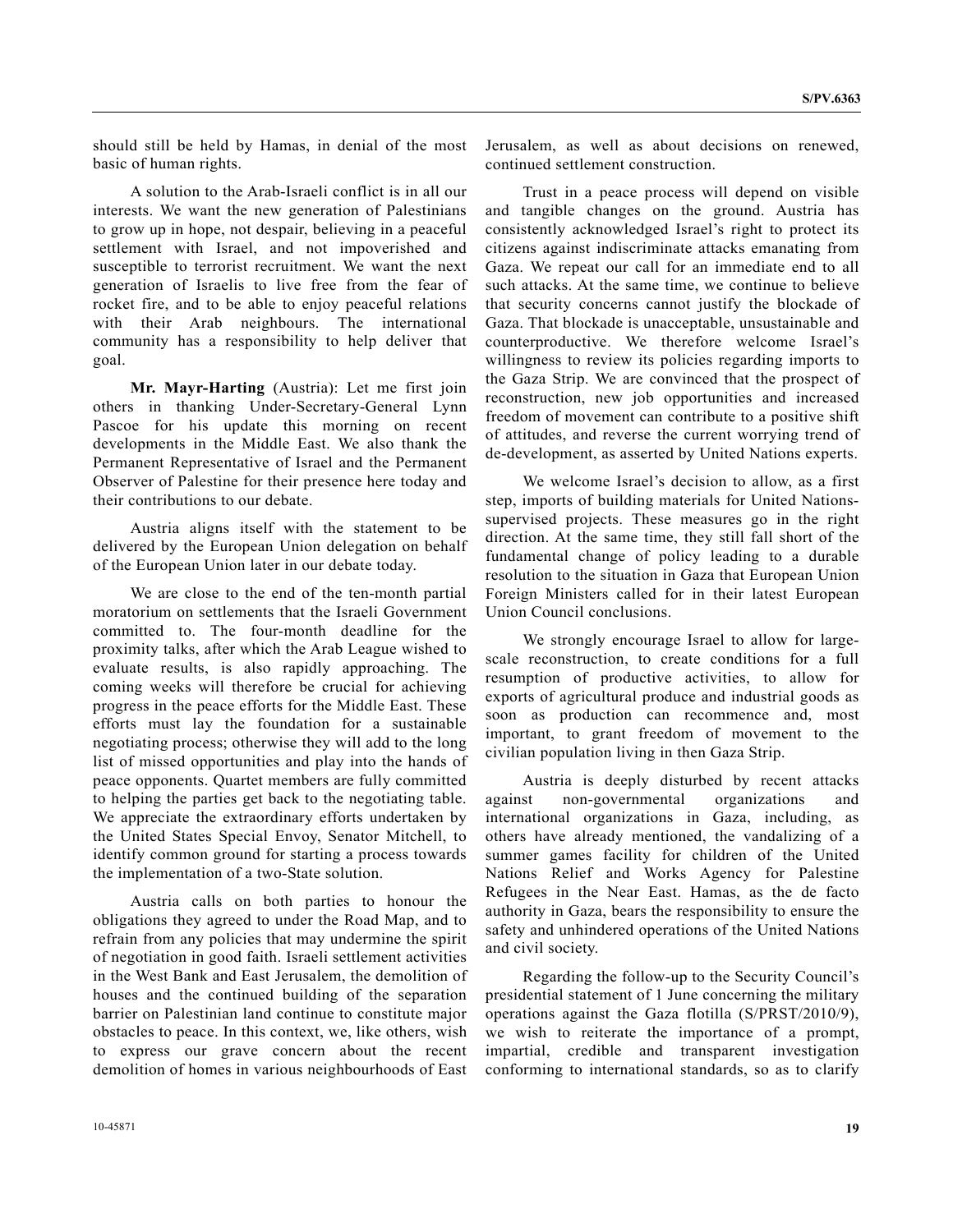all facts. We therefore support the ongoing efforts of the Secretary-General and call on Israel to positively react to his proposal for an international inquiry.

 Austria welcomes the continuing trend of increased stability and economic growth in the West Bank, in particular as it seems that this is due not only to foreign aid but also to improved overall security and a number of successful reform efforts by the Palestinian Authority. Nonetheless, last month's decision to postpone municipal elections was a painful setback in the Palestinian Authority's efforts to build the institutions of a future State. We call on Palestinian political representatives to seriously pursue reconciliation efforts and to agree on a political platform based on the Quartet principles and the quest for peace, democracy and the rule of law. The current split between the West Bank and the Gaza Strip jeopardizes prospects for the successful implementation of a two-State solution.

**Mr. Apakan** (Turkey): I should like to begin by thanking Under-Secretary-General Pascoe for his comprehensive briefing. We fully appreciate and support the efforts of the Secretary-General and United Nations officials on the ground.

 We are currently at the halfway point in terms of the anticipated duration of the proximity talks before proceeding into the envisaged direct negotiations. We fully support this process and the efforts of the United States. Nevertheless, we have hardly seen any breakthroughs, as the Israeli side has not given up its current approach. During recent weeks, Israel has continued active settlement construction and announced comprehensive future projects in the occupied territories. The evidence suggests that Israeli settlement expansion has actually increased since Israel declared its moratorium on building.

 Israel has also continued to implement its policies on Palestinian home demolitions and evictions. Last week, the Israelis destroyed at least six Palestinian buildings in East Jerusalem. The Israeli Jerusalem municipality is also preparing for the demolition of up to 100 units in East Jerusalem, starting next month. Israel has not stopped its policy of stripping the residency rights of Palestinians living in Jerusalem either. Among the victims were four elected members of the Palestinian Legislative Council.

 These policies are not at all compatible with the understanding of permanent peace, nor do they make any contribution to building confidence between the parties: they simply obstruct the peace process. By now, it should have been realized that Israel has nothing to gain through pursuing such policies. Undermining peace efforts and trying to prejudice the outcome of the negotiations only harm its interests, its standing in the international community and its prospects for the future. In particular, Israel's policies aimed at changing the status and fabric of Jerusalem are deplorable and have far-reaching ramifications.

 Israel has made some improvements in terms of the goods and material allowed to enter Gaza. However, this has not changed the fact that the blockade imposed on Gaza is still in place. The blockade continues. So does the suffering of the Palestinian people in Gaza, as they are not allowed to engage in normal economic activity, exporting their products, importing necessary materials and moving freely. Eighty per cent of the Palestinians living in Gaza continue to rely on the support of international aid organizations. Sixty-five per cent of the population is living below the poverty line, with an unemployment rate of 34 per cent.

 We welcome the increasing international awareness and sensitivity regarding the suffering of the Palestinians in Gaza. The blockade imposed on Gaza is a means of collective punishment. It is unacceptable and immoral, and it poisons the region. The ordeal of the Palestinians in Gaza will end only when the blockade is completely lifted, as stipulated by resolution 1860 (2009).

 On 31 May 2010, Israeli military forces attacked a civilian humanitarian convoy in international waters, killing nine civilians. In accordance with the presidential statement adopted by the Security Council on 1 June (S/PRST/2010/9), which called for a prompt, impartial, credible and transparent investigation conforming to international standards, the Secretary-General officially proposed an international panel of investigation. We accepted the proposal of the Secretary-General, and we continue to support the Secretary-General in his efforts to establish a panel of investigation. We hope that he will succeed in establishing an independent and impartial panel of inquiry shortly, as he anticipates.

**Mr. Araud** (France) (*spoke in French*): I thank the Under-Secretary-General for Political Affairs, Mr. Pascoe, for his briefing. I also thank the Permanent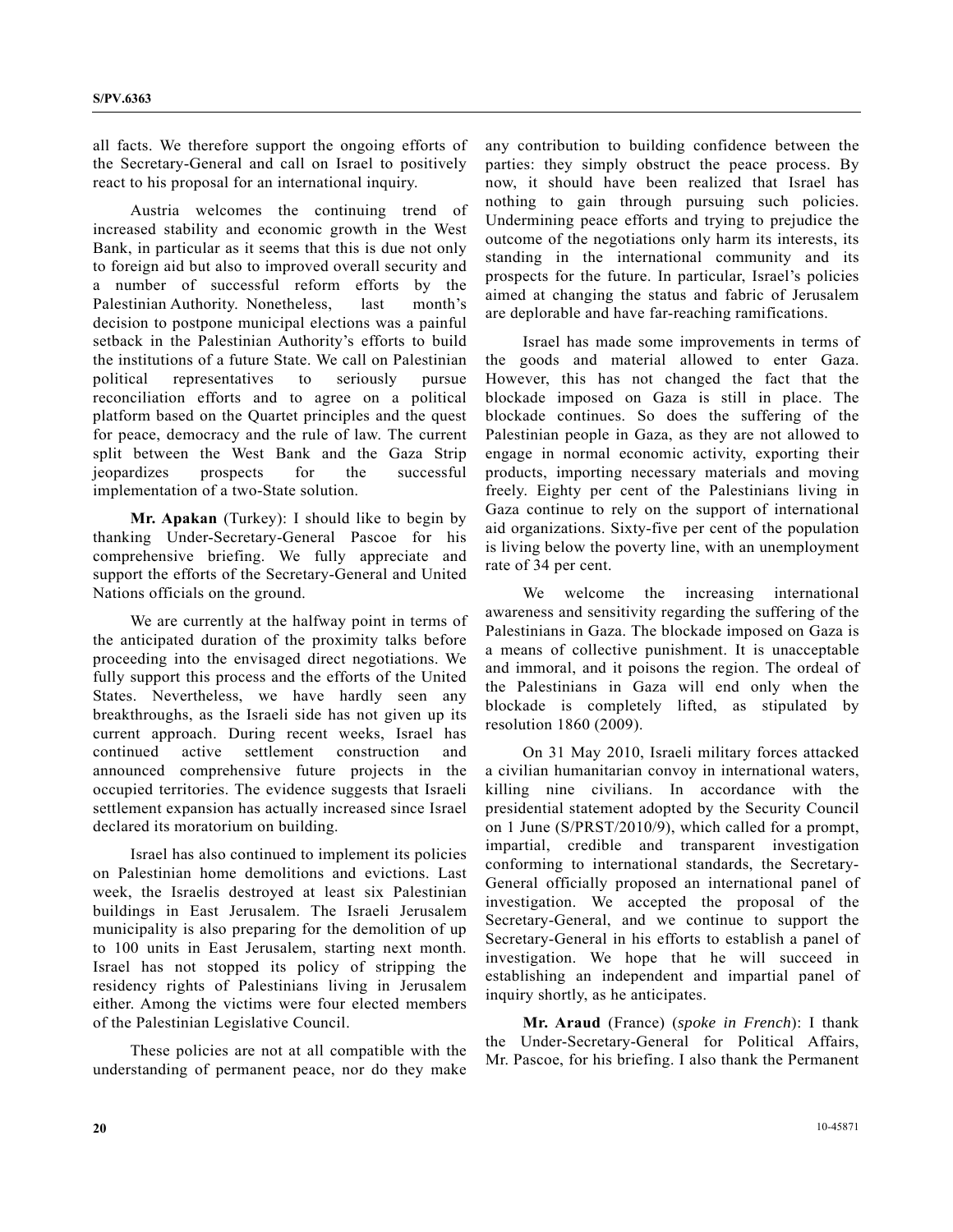Representative of the State of Israel and the Permanent Observer of Palestine for their statements.

 I should like to address four points, starting with the issue of Gaza, which has been front-page news due to the flotilla episode. France condemned the disproportionate use of force. We would like to see the full implementation of the presidential statement of 1 June 2010 (S/PRST/2010/9), in which the Security Council called for a prompt, impartial, credible and transparent investigation conforming to international standards. We hope that the efforts of the parties concerned, especially Turkey, the State of Israel and the Secretary-General, will make it possible for this objective to be met.

 Furthermore, the flotilla episode brought to the fore what we have been saying for some time in this forum: the blockade of the Gaza Strip is not only unacceptable, but also counterproductive. We welcome the decision of the Governments responsible for this policy to reconsider it. In particular, the announcement by the Government of Israel of measures easing the restrictions is welcome, and we hope that it will be fully implemented. We believe that it would be timely to go even further, with the aim of improving the lives of the civilian population and making economic recovery possible in Gaza. I am thinking specifically of such steps as increasing the capacity of crossings, resuming exports and liberalizing the conditions governing the movement of persons to and from the Gaza Strip.

 The European Union is following the situation very closely, as shown by the visit at the beginning of this week by High Representative Ashton. The ministers for foreign affairs of the European Union also expressed their willingness for the Union to contribute to a mechanism allowing for the full implementation of resolution 1860 (2009).

 I also note the need for the immediate cessation of all violence, in particular rocket attacks on southern Israel. We further call for the unconditional and immediate liberation of Gilad Shalit, an issue that is being followed very closely in my country.

 The flotilla incident also demonstrated the need to reintegrate the territory of Gaza into the peace process. To that end, one of our highest priorities should be to encourage the current mediation efforts in favour of inter-Palestinian reconciliation.

 My second point is that we must not lose sight of the fact that the main objective remains the immediate relaunching of the peace process. There is no alternative to the resumption of negotiations towards the creation of a viable and contiguous Palestinian State living in peace side by side with Israel within secure and recognized borders on the basis of Security Council resolutions and the Arab Peace Initiative. That is also the position of the European Union, as will be indicated by the acting head of its delegation in his statement, with which France associates itself.

 The international community must commit itself to assisting negotiations and to guaranteeing the parameters of a final agreement that would enable the parties to re-engage in dialogue. We are working very closely with United States and Egyptian authorities to define the terms of an international framework that would allow the negotiations to resume.

 My third point is that changes are necessary on the ground to create conditions favourable to the resumption of negotiations. The situation in Jerusalem remains concerning. We therefore deplore the recent demolition of homes in Arab neighbourhoods of the city. Like the destruction of Palestinian houses, settlement activities in East Jerusalem are unacceptable and provocative. There can be no peace that excludes Jerusalem, which, as the President of the French Republic said in his address to the Knesset on 23 June 2008, is likely to become the capital of two States.

 Settlements throughout the Palestinian territories remain a major obstacle to a solution. The decision of the Government of Israel to announce a 10-month moratorium on new construction and building permits in the West Bank was a step in the right direction that should be fully implemented. No peace will be possible without the complete cessation of the illegal construction of settlements. As noted by the President of France, settlements complicate the establishment of a Palestinian State and thus do not contribute to Israel's security; on the contrary, they increase the dangers.

 The implementation by the Israeli authorities of confidence-building measures on the ground would be likely to promote the rapid resumption of the direct talks that we all hope to see. For instance, prisoners could be released, Zones A and B could be extended, and restrictions on access and movement in the West Bank could continue to be lifted. The Palestinian Authority, for its part, must pursue its efforts to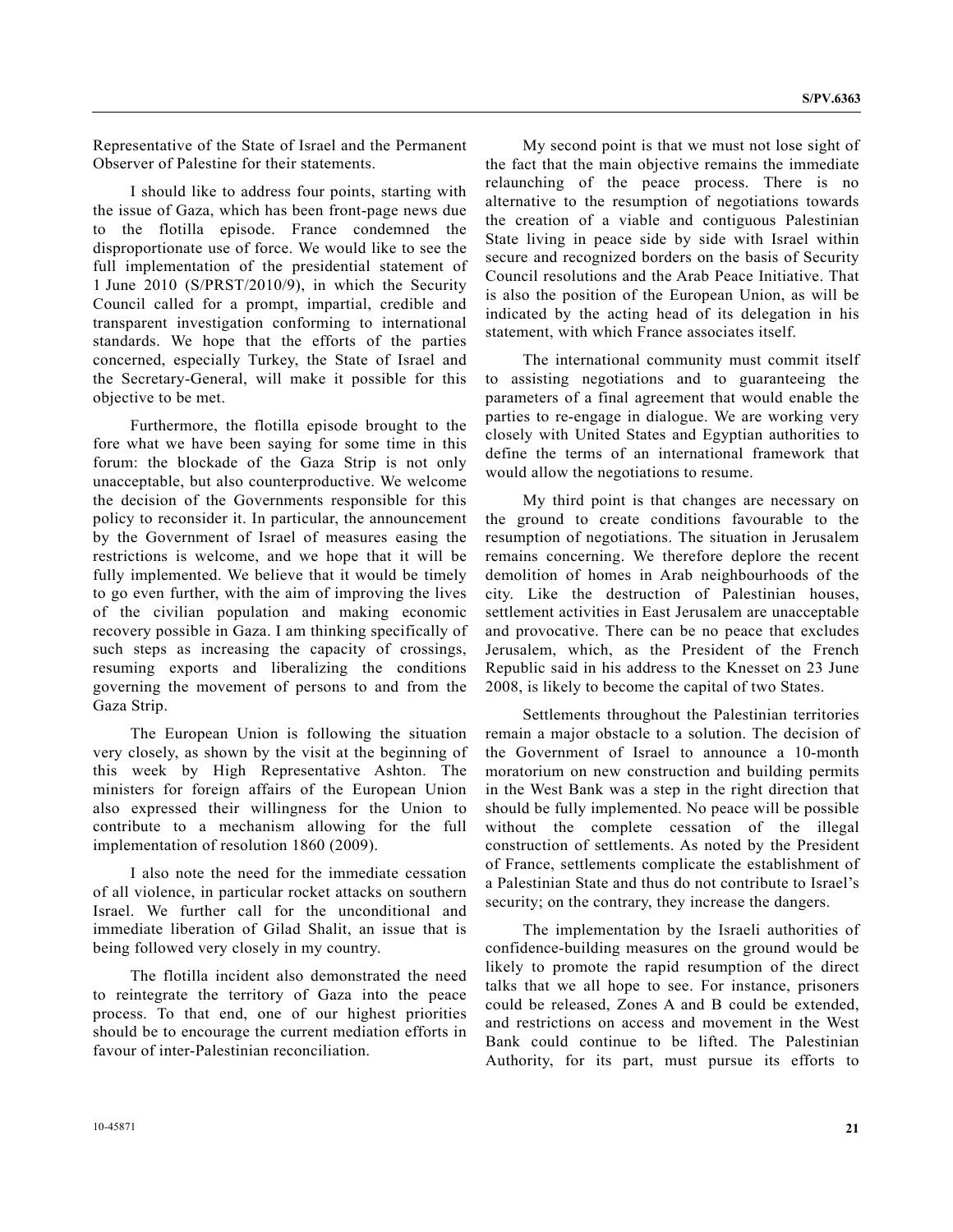strengthen the security sector and establish the rule of law. The merciless struggle against terrorism must remain a priority.

 My fourth and last point is that the international community must provide strong support for the Palestinian Authority and President Abbas in consolidating the institutions of the future Palestinian State. The challenge is also for Israel to assist more resolutely in that process, particularly in the West Bank. Gestures have been made on the ground, but they are insufficient. The Palestinians must be able to see that developments on the ground will lead to the end of the occupation, in particular in terms of freedom of access and movement.

 In this regard, we reiterate our support for Palestinian Prime Minister Fayyad's plan, pursuant to the Paris Conference of December 2007, to create a Palestinian State within a fixed period of time. In order to maintain the momentum of international support created by the Conference, on 1 July French Minister for Foreign Affairs Bernard Kouchner held another follow-up meeting with the co-Presidents in the presence of Prime Minister Fayyad and Egyptian Minister for Foreign Affairs Ahmed Aboul Gheit.

 I reiterate that our prime objective is the urgent resumption of negotiations, not only on issues of concern to Israelis and Palestinians, but also other, regional aspects of the peace process. Accordingly, we are working to establish conditions for the resumption of talks between Israel and Syria. We are also pursuing our efforts in Lebanon and call on the parties to implement resolution 1701 (2006), which would guarantee peace between the two countries. In this context, we reaffirm the crucial role played by the United Nations Interim Force in Lebanon. The Force must be able to discharge its mandate with the full cooperation of the parties.

 The international community and this Council have a major role to play because the situation in the Middle East concerns all of us. France is ready to play its full part in that effort. To that end, the President of France has called for a peace summit, organized in cooperation with all concerned actors, to support United States efforts and assist in the resumption of talks between the two parties.

**Mr. Rugunda** (Uganda): I thank Mr. Lynn Pascoe, Under-Secretary-General for Political Affairs, for his comprehensive briefing. I also thank the observer of Palestine and the representative of Israel for their statements.

 It is a matter of concern to my delegation that the situation in the Middle East remains fragile and tense. It is regrettable that, despite the international and regional efforts to relaunch direct negotiations between Israel and Palestine, no tangible progress has been achieved. We commend, however, the efforts of the United States Administration and the Quartet.

 We encourage Israel and Palestine to take practical steps to start direct negotiations. It is in doing so that a comprehensive and lasting peace, based on the vision of two democratic States — Israel and Palestine — living side by side in peace and security, can be realized. Ultimately, lasting peace in the Middle East will be achieved through the efforts and agreement of both parties.

 We commend the continued efforts of the Palestinians to fulfil their obligations under the Road Map, particularly in the security sector, State-building and economic development. We are concerned, however, about divisions among the Palestinian groups, and call on the Palestinians to overcome their differences and forge unity.

 Israel's continued settlement activity in East Jerusalem is a matter of serious concern. We call on Israel to freeze all settlement activity, including natural growth. We are further concerned about recent incidents in which additional home demolition orders have been issued in East Jerusalem.

 On Gaza, we are concerned about the grave humanitarian situation caused by the blockade. We welcome the recent efforts of Israel to ease the blockade, which have facilitated the onset of a number of United Nations projects and allowed more goods into Gaza. However, this is not enough. We call on Israel to fully open the borders and lift the blockade.

 Concerning the flotilla incident, we support an impartial, credible and transparent investigation conforming to international standards, as called for by the Council's presidential statement of 1 June (S/PRST/2010/9).

 In January 2009, this Council expressed its concern at the ceasefire violations and the deterioration of the situation in Gaza. We are concerned that the violations persist today. We reiterate our call on all parties to exercise maximum restraint and avoid further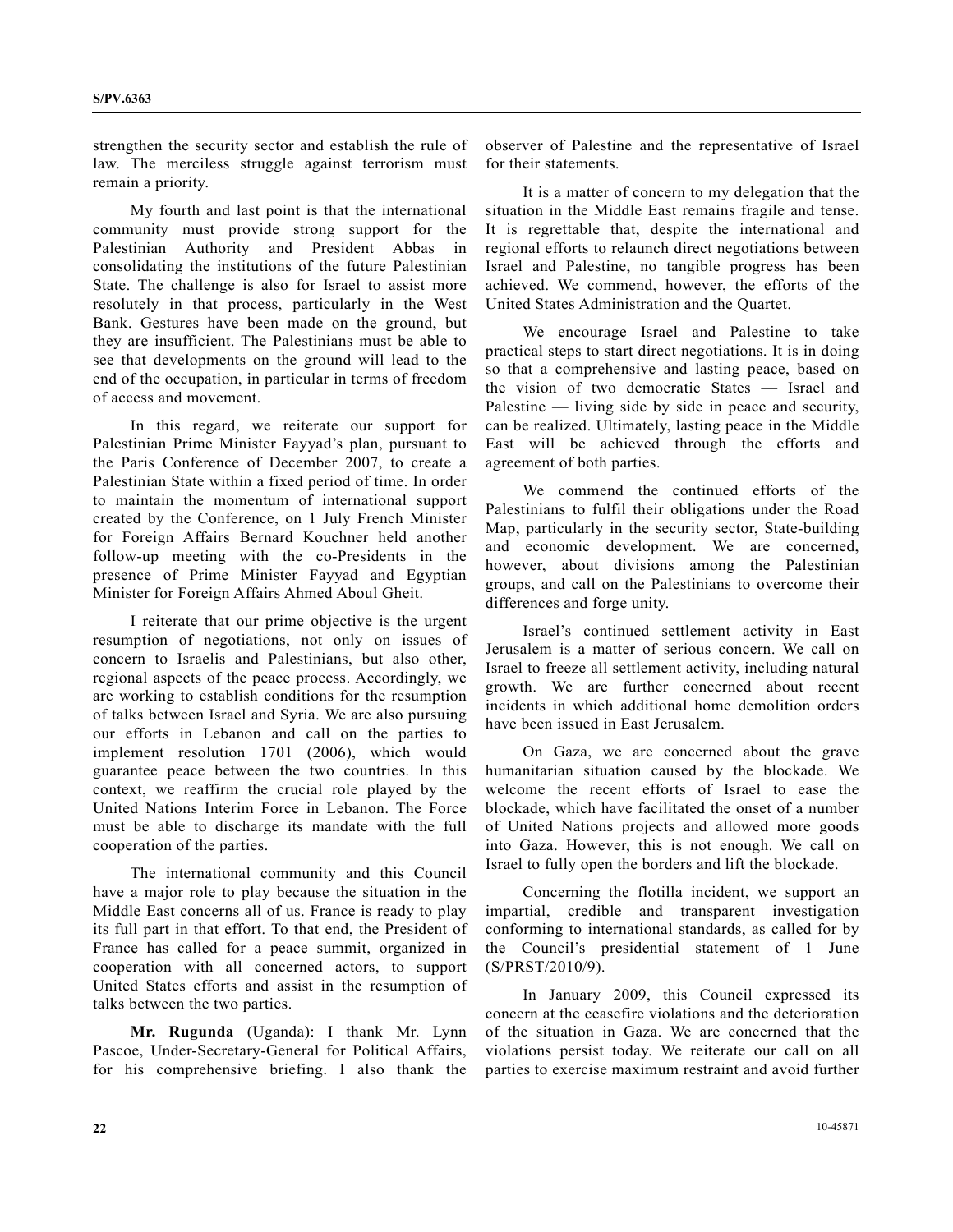escalation. We call for the complete implementation of resolution 1860 (2009).

 The attacks on the United Nations Relief and Works Agency for Palestine Refugees in the Near East (UNRWA) summer camps in Gaza last month, which set fire to their recreation facilities, were deplorable. We are glad to hear that UNRWA will rebuild the camps to continue with its summer programmes, which are important for the physical and psychological wellbeing of Gaza's citizens.

 On Lebanon, we salute the national unity Government for its efforts in broadening a national consensus that has translated into internal stability. The continued violations of resolution 1701 (2006), such as violations of Lebanese airspace, ground violations of the Blue Line and the lack of enforcement of the arms embargo, are matters of serious concern. The territorial integrity and sovereignty of Lebanon should be respected, and we call on all parties to fully implement resolution 1701 (2006).

**Mr. Li Baodong** (China) *(spoke in Chinese)*: I wish to thank Under-Secretary-General Pascoe for his briefing. I also listened attentively to the statements of the observer of Palestine and the representative of Israel.

 The current situation in the Middle East remains complex and volatile. The early end to tension and confrontation and the achievement of a comprehensive, just and lasting peace in the Middle East are the shared wish of the international community. China maintains, as always, that political negotiations are the only way to solve the Middle East question. We support negotiations between Palestine and Israel so that they can live side by side in peace as two States.

 We welcome the launching of proximity talks between Palestine and Israel, and we urge both sides to build up their faith in peaceful negotiations and to solve the issues of security, borders, settlements, refugees and the status of Jerusalem in a comprehensive, just and sustainable manner. At this stage, the international community should make greater effort to push for a new momentum for negotiations so as to reinvigorate the Middle East peace process.

 The parties concerned must demonstrate political will, enhance mutual trust, make courageous compromises and avoid any action that could undermine mutual trust, obstruct the negotiations or prejudge the outcome of the negotiations. We oppose Israel's recent approval of the construction of new housing in East Jerusalem and its demolition of Palestinian structures. Not only has this complicated the situation, but it will also hurt the negotiation process. We urge Israel to completely cease all settlement and wall construction in the occupied Palestinian territory, including the West Bank and East Jerusalem.

 The humanitarian situation in the occupied Palestinian territory, and the Gaza Strip in particular, remains grim. Israel's blockade has inflicted great suffering on more than 1 million residents of Gaza, whose rights to life and development have been gravely violated. This state of affairs is unacceptable and must not be sustained. We call on the international community to continue to follow these developments closely and to provide greater assistance to the people of Gaza.

 We welcome the fact that Israel has recently eased its restrictions on the flow of some humanitarian aid and commercial goods to Gaza, and we call on Israel to put a complete end to its blockade of Gaza and let the people of Gaza resume their normal, dignified existence and livelihood and regain their space for development.

 The Israeli attack of 31 May against a flotilla transporting humanitarian aid to Gaza was unfortunate. Such incidents must not recur. We support fair, impartial, credible and transparent investigations conforming to the spirit of the United Nations Charter and based on the principles established in the presidential statement of 1 June (S/PRST/2010/9).

 As always, China supports Palestine in its just cause of establishing an independent State. We hope that all Palestinian parties will work in their long-term national interest and stay united in their efforts to establish an independent State of Palestine and ensure a bright future of peace and steady development. China supports the early establishment of an independent State of Palestine through the two-State solution on the basis of relevant United Nations resolutions, the Arab Peace Initiative, the principle of land for peace and the Road Map, so that Palestine and Israel can live side by side in peace as two States. We will continue to make greater efforts to this end alongside the international community.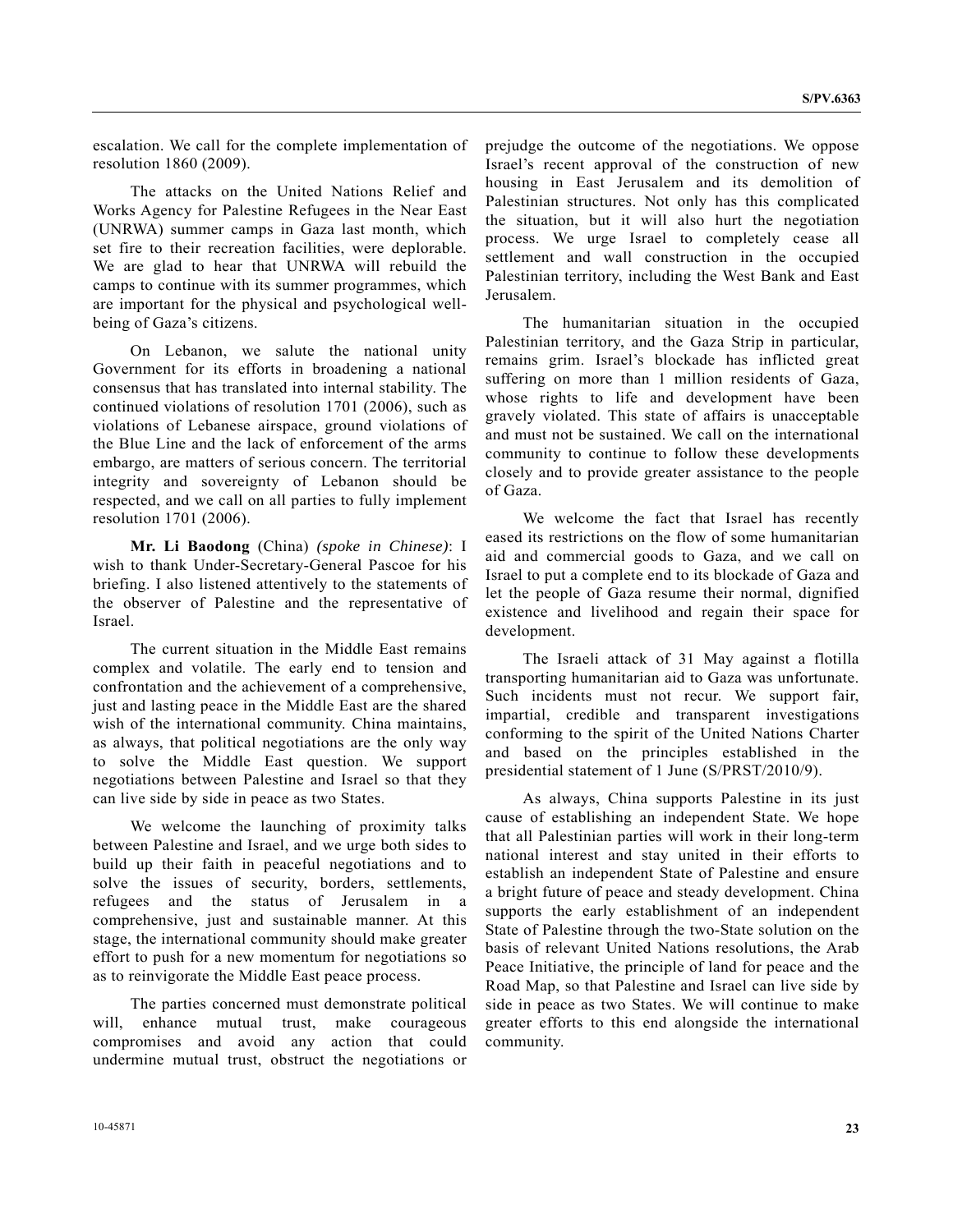**The President**: I shall now make a statement in my capacity as the representative of Nigeria.

 I, too, would like to thank Mr. Lynn Pascoe for his very detailed briefing on the current situation in the Middle East. It is clear that, in the weeks following the tragic events of 31 May, important lessons have been learned by all parties. While the incident and its consequences are most regrettable, we welcome the decision of the Israeli authorities to ease the restrictions on goods entering the Gaza Strip by land. Commendable as this step is, we believe that a complete and unconditional lifting of the ban is imperative to bringing an end to the humanitarian crisis that has resulted from the Gaza blockade. The blockade is indeed a collective punishment meted out on innocent people in Gaza, and we hope Israel will live up to its obligations under international humanitarian law.

 We commend the positive role played by the Egyptian authorities in averting yet another confrontation by allowing an aid vessel to unload its cargo at Al-Arish, from where the goods were transported in trucks to the Rafa crossing into Gaza. We encourage such prudence and circumspection by all sides in handling similar situations in the future to avert the use of force.

 We note Israel's decision to commission a panel of inquiry led by retired Israeli Supreme Court Justice Jacob Turkel to investigate the flotilla incident. It will be necessary for the panel in its work to meet international standards of independence and transparency, as envisaged in the presidential statement of 1 June (S/PRST/2010/9). The findings of the panel should aim to command credibility and legitimacy. Indeed, there is scope for Israel to consider the wellmeaning offer of the Secretary-General to facilitate an impartial and independent investigation of the flotilla incident.

 While the past few months have been testing times in the region, the next few months may prove even more trying. The demolition of Palestinian homes last week and the approval of the new settlement in East Jerusalem will no doubt inflame passion and reaction. Therefore we renew our call on Israel to refrain from deliberate acts of provocation. In the same vein, we urge the Palestinians to exercise restraint and also guard against inflammatory rhetoric as well as acts of violence. Mutual confidence is what the two sides need in order to proceed to direct talks, building on the gains of recent rounds of proximity talks. Time is fast running out, and faith in the hope of attaining a two-State solution within 24 months, as envisaged by the Middle East Quartet statement of 19 March 2010 in Moscow, is gradually eroding.

 In order to recapture the momentum, we call on all interlocutors, including the Arab League, not to waver in their determination to achieve a lasting peace in the Middle East. In this respect, we welcome the efforts of the Middle East Envoy, Senator George Mitchell, to hold further talks between Israel and the Palestinians. We also welcome the visit of Catherine Ashton to the region, undertaken in an effort to ease the distribution of humanitarian aid in Gaza.

 The continued detention of Gilad Shalit without access to visitors does not serve any useful purpose for the peace process. On the contrary, it fuels mistrust and heightens animosity. His unconditional release would create a new atmosphere conducive to peace. Indeed, a prisoner exchange between the Israeli and Palestinian authorities would go a long way towards easing tensions and building much-needed confidence.

 Now more than ever, the parties to this dispute need to demonstrate their undivided commitment to peace. They must remove all obstacles to the resumption of direct negotiations to resolve the outstanding permanent status issues.

 The Council, for its part, should continue its supportive role in the peace process, fostering security and stability within the occupied Palestinian territory.

 For our part, we shall remain firmly committed to the goal of seeing a secure State of Israel living side by side in peace, harmony and security with an independent State of Palestine with recognized borders. While peace in the Middle East is attainable, it must be underpinned by sustained political will and commitment. The Middle East needs peace, and so does the rest of the world.

I now resume my functions as President of the Council.

I give the floor to the representative of Egypt.

 **Mr. Edrees** (Egypt): I have the pleasure to address the Security Council today on behalf of the Non-Aligned Movement, including the Arab Group, which Egypt has the honour to chair this month.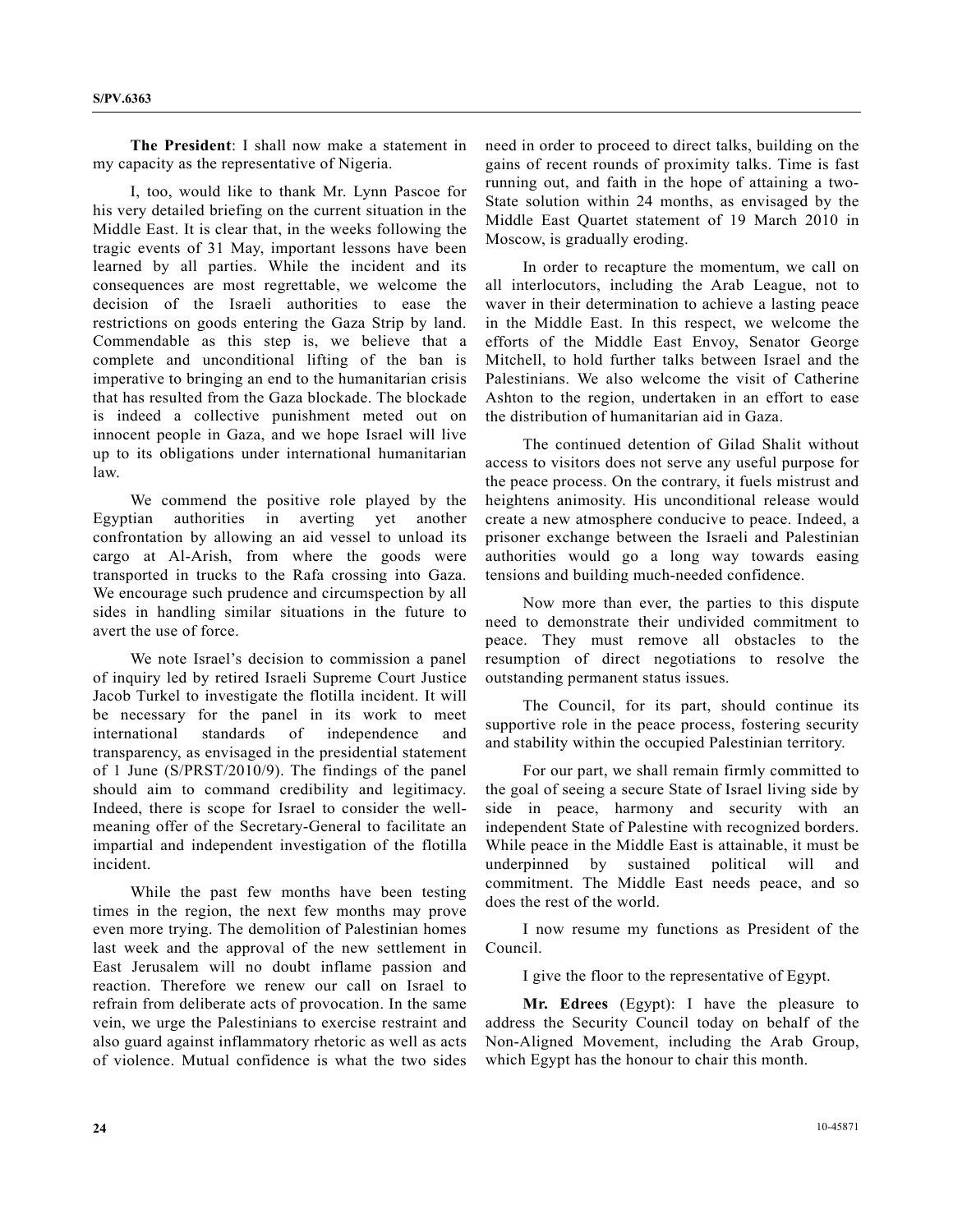I would like to start by expressing appreciation for the convening of this debate to address the situation in the Middle East, including the question of Palestine. It takes place at a time when endeavours continue to be made to support and advance the resumption of peace process negotiations and to overcome the lack of progress and, in some respects, the deteriorating situation and rising tensions resulting from the ongoing Israeli occupation and the many violations that continue to be perpetrated by the occupying Power. These include its illegal settlement activities in the occupied Palestinian territory, in particular East Jerusalem, and its continuing imposition of a blockade on Gaza.

 Despite all serious efforts to relaunch direct negotiations towards the attainment of the well-known and internationally-supported objectives of the peace process, a just and lasting settlement to the question of Palestine regrettably remains far from being achieved, as Israel, the occupying Power, continues to carry out illegal policies and practices that are totally contradictory to an outcome based on a two-State solution on the basis of the 1967 borders.

 In the light of the ongoing situation, the Non-Aligned Movement reiterates its call for the international community to be resolute in demanding that Israel, the occupying Power, abide by its legal obligations under the Fourth Geneva Convention, respect the relevant Security Council and General Assembly resolutions and comply with its Road Map obligations.

 Israel must cease all of its violations and unlawful measures, including its policies of collective punishment and colonization in the occupied Palestinian territory, including East Jerusalem. This is essential to creating an environment conducive to the launching of direct negotiations on all core issues, which must be conducted within a fixed time frame and in good faith, in accordance with the agreed principles and terms of reference of the peace process, namely Security Council resolutions 242 (1967), 338 (1973), 1397 (2002), 1515 (2003) and 1850 (2008), the Madrid terms of reference including the principle of land for peace, the Arab Peace Initiative and the Quartet Road Map.

 While the Palestinian Authority has repeatedly affirmed its determination, with Arab support, to pursue the path of peace, security and State-building, Israel continues to fail to abide by its obligations and continues to blatantly impede efforts to resume direct negotiations, through a series of measures that only further aggravate the situation. These include the 31 May military attack on the civilian maritime convoy carrying humanitarian assistance to Gaza to alleviate the suffering of the Palestinian civilian population under Israel's blockade.

 The Non-Aligned Movement reiterates its condemnation of Israel's use of force against the civilian maritime convoy and calls upon the Secretary-General to initiate a full, impartial, transparent, independent and credible investigation, as demanded by the Security Council. Further, the Movement fully supports the demand of the Human Rights Council, through its resolution 14/1, for an accountable and fully independent investigation into the matter.

 The Non-Aligned Movement believes that justice must prevail and that the unacceptable and unsustainable situation in the Gaza Strip must end. The unresolved crisis of Gaza continues to have negative repercussions on efforts to advance peace and inflicts deep suffering on the Palestinian civilian population there. We reiterate, in this regard, that international humanitarian law, in particular the Fourth Geneva Convention, and the relevant United Nations resolutions, must be fully applied and respected by Israel, the occupying Power. The Non-Aligned Movement demands that Israel immediately lift its blockade, in compliance with Security Council resolution 1860 (2009), General Assembly resolution ES-10/18 and other relevant United Nations resolutions in this regard.

 We still believe that the international community must play its rightful and obligatory role by taking the necessary action to halt all illegal measures taken by Israel in the occupied Palestinian territory, including East Jerusalem.

 The Non-Aligned Movement expresses deep concern regarding the extensive damage caused by Israeli settlements in the West Bank, the separation wall and the network of hundreds of checkpoints that the occupying Power continues to impose, which are undermining the contiguity, integrity, viability and unity of the Palestinian territory, isolating East Jerusalem and seriously jeopardizing the prospects for physically achieving the two-State solution.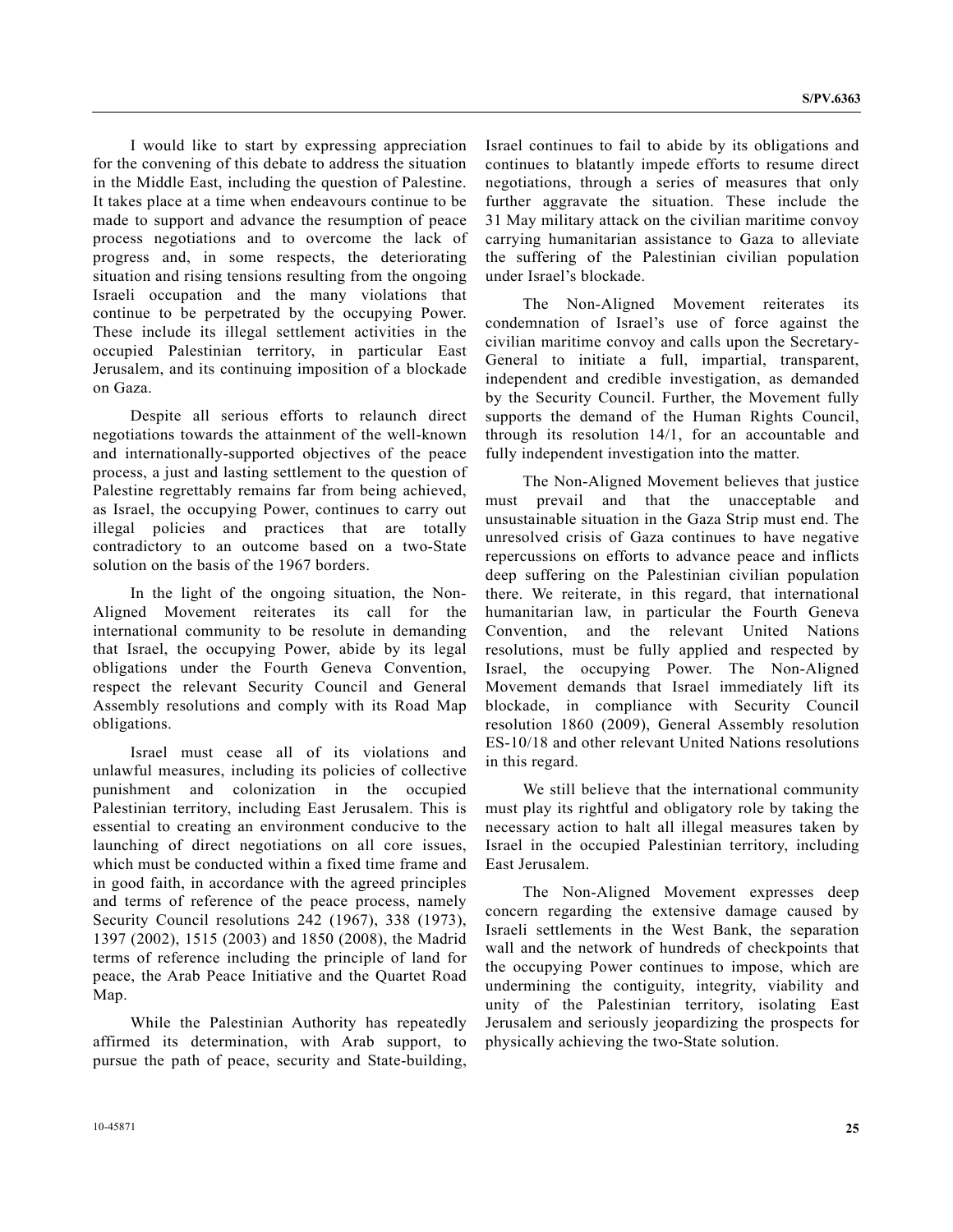The international community, represented by the United Nations, must take clear action to ensure that violations are swiftly brought to an end and replaced by concerted endeavours for peace, in line with relevant United Nations resolutions and the Charter.

 Turning now to Lebanon, the Non-Aligned Movement remains deeply concerned over Israel's ongoing violations of Lebanon's sovereignty, in breach of Security Council resolution 1701 (2006). The Movement calls for the full implementation of resolution 1701 (2006) by all parties in order to end the current fragility and to avoid the recurrence of violence.

 Concerning the occupied Syrian Golan, the Non-Aligned Movement reaffirms that all measures and actions taken or to be taken by Israel, the occupying Power, to alter the legal, physical or demographic status of the occupied Syrian Golan, as well as Israeli measures to impose jurisdiction and administration there, are null and void and have no legal effect. The Non-Aligned Movement demands that Israel abide by resolution 497 (1981) and withdraw fully from the occupied Syrian Golan to the borders of 4 June 1967, in implementation of resolutions 242 (1967) and 338 (1973).

 I do not need to state that if the ongoing Israeli measures are not stopped and remedied, their consequences will lead to the further destabilization of the situation in the region, with far-reaching repercussions. Tangible progress in the peace process is vital and would contribute to a positive dynamic. This requires Israel to cease immediately and completely its illegal policies and measures in Gaza and the West Bank, including in and around East Jerusalem, and that it finally commit to the terms of reference of the peace process and uphold its legal obligations and commitments in this regard. The international community has to take the lead by reaffirming clear parameters for the negotiating process on all core issues and by helping the parties to reach agreed solutions based on United Nations resolutions, the Madrid terms of reference and agreements reached between the parties.

 To conclude, the Non-Aligned Movement reiterates its call for serious and concrete actions from the Security Council, stressing in this regard the permanent responsibility of the United Nations towards the question of Palestine until it is resolved justly and satisfactorily in all respects. This is a responsibility

from which the Security Council cannot be absolved, particularly in the light of its responsibility under the Charter of the United Nations for the maintenance of international peace and security, which cannot be achieved as long as the Israeli-Palestinian conflict and the Arab-Israeli conflict as a whole continue to fester unresolved, with their wide-ranging impact on the region and beyond.

**The President**: I give the floor to His Excellency Mr. Paul Badji, Chairman of the Committee on the Exercise of the Inalienable Rights of the Palestinian People.

**Mr. Badji** (*spoke in French*): On behalf of the Committee on the Exercise of the Inalienable Rights of the Palestinian People, allow me to congratulate you, Madam, on the exemplary and effective manner in which you are steering the work of the Council this month. I should also like to congratulate Ambassador Claude Heller, Permanent Representative of Mexico, for his effective guidance of the Council during the month of June.

 On behalf of the Committee, I would like to express my appreciation to Mr. Lynn Pascoe, Under Secretary-General for Political Affairs, for his thorough and objective briefing on the situation in the Middle East and the status of the question of Palestine. It clearly showed that the parties and the international community must engage forcefully at this critical juncture to create conditions conducive to the resumption of serious negotiations on all permanent status issues of the Israeli-Palestinian conflict.

 While we all would wholeheartedly welcome serious direct negotiations between Israel and the Palestinians, our Committee is of the view that such negotiations can be successful only in an atmosphere of mutual trust and if the parties are convinced that they will lead to a comprehensive, just and lasting outcome. To that end, the parties must first and foremost implement their respective obligations as established in the Road Map and endorsed by the Council.

 Our Committee remains alarmed by the refusal of the Israeli Government to heed the calls of the international community for a complete halt of settlement construction in the occupied Palestinian territory, including East Jerusalem. In spite of the limited moratorium, the pace of construction in certain settlements has not even slowed, as reported by the *New York Times* last week. The Committee calls on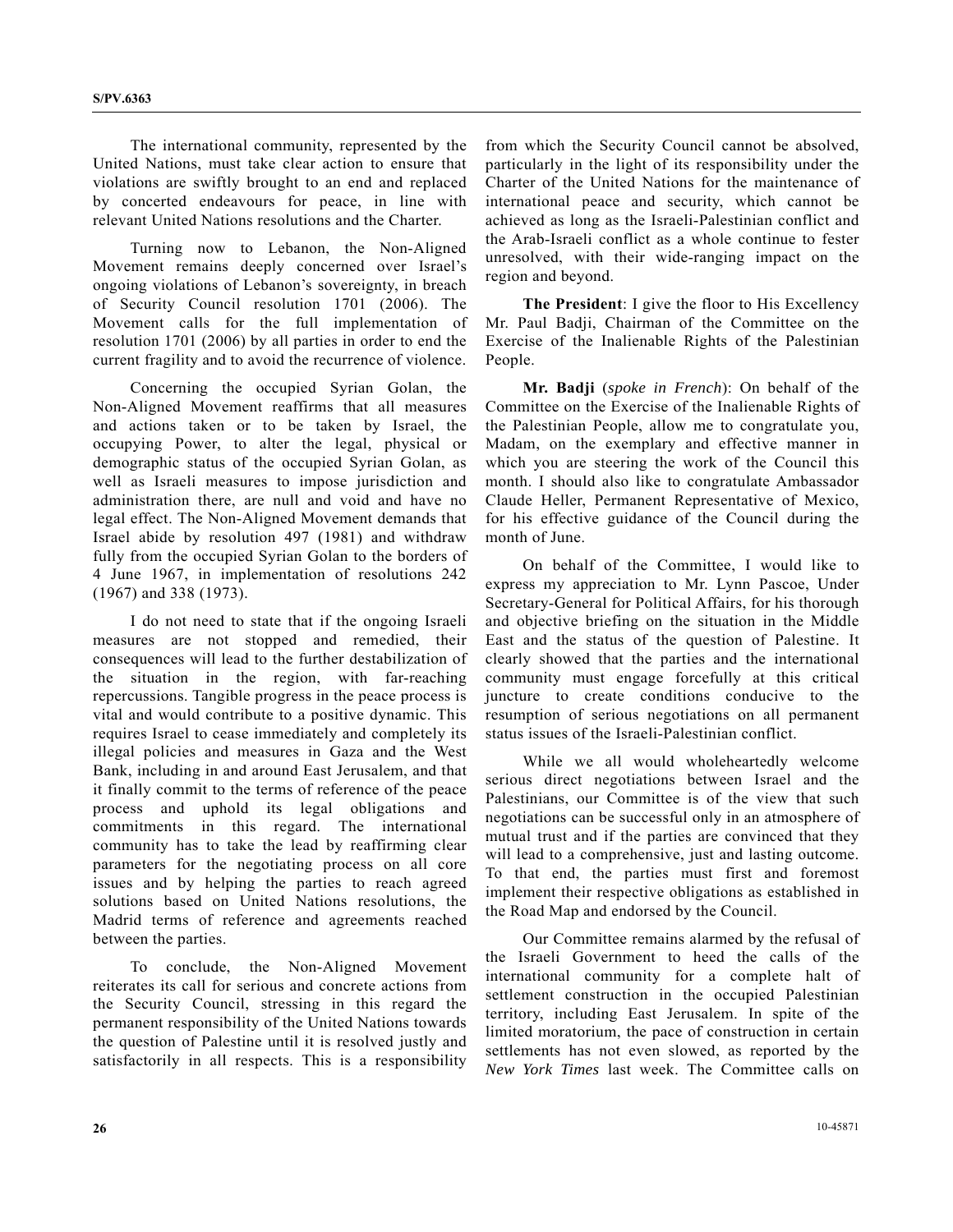Israel to enforce the moratorium and to extend it indefinitely. The moratorium should also be applied to East Jerusalem. That would certainly be the most important step the Israeli Government could take to contribute to a resumption of direct negotiations between the parties.

 The situation in East Jerusalem remains of utmost concern to our Committee. Settlement expansion continues and the city's planning and construction committee approved new housing units in East Jerusalem just last week. House demolitions have resumed, residency rights are being revoked and Palestinian politicians in the city are threatened with deportation. This state of affairs is unacceptable and calls for a swift reaction by the international community. The Committee would like to reiterate its position that Israel's dangerous policies in East Jerusalem risk inciting forceful reactions by large parts of the Muslim world that could lead to violence and even armed conflict. It is the prerogative and obligation of the Security Council to intervene swiftly and resolutely to prevent a possible escalation of violence.

 It will be six years this month that the International Court of Justice rendered the historic advisory opinion determining that the construction by Israel of the separation barrier within the occupied Palestinian territory, including East Jerusalem, constitutes numerous violations of international law. The International Court of Justice concluded that such violations engaged Israel's responsibility to cease construction, dismantle the existing sections in the West Bank and East Jerusalem, and provide reparations, including restitution of confiscated property and compensation for damages incurred.

 However, construction of the wall has continued at the same pace, cutting thousands of Palestinians off from their lands, families, schools and hospitals. Our Committee is disturbed by the impunity with which these legal obligations have long been flouted by Israel, and calls on the Security Council to take the required action to ensure respect for and compliance with the advisory opinion of the International Court of Justice, the Fourth Geneva Convention and relevant United Nations resolutions.

 The deadly raid carried out by the Israeli Defense Forces on 31 May against the unarmed Gaza freedom flotilla was more than a human tragedy. That incident and the ease with which Israel has avoided an impartial investigation into its actions clearly demonstrate that politics often trump accountability to the law.

 While our Committee acknowledges the value of internal investigations at the national level, it fully supports the Secretary-General's recommendation for an international investigation under United Nations auspices. Only after a truly impartial accounting of the events of 31 May will all parties be satisfied that those responsible for violations of international law will be held to account.

 Our Committee also follows closely the repercussions of the Goldstone report (A/HRC/12/48). We maintain that the report of the United Nations Fact Finding Mission on the Gaza Conflict, established by the Human Rights Council and led by Justice Richard Goldstone, presents a comprehensive, balanced and authoritative account of the 2008-2009 Israeli incursion into Gaza. While our Committee recognizes the value of the Israeli Government's recent examination of some specific allegations in the Goldstone report, it also calls for a comprehensive investigation into the actions of the parties and demands follow-up action. The Committee advocates the creation by the Security Council of an independent committee of experts to monitor the ongoing investigations on both sides.

 Since the Council's last open debate under this agenda item (6298<sup>th</sup> meeting), our Committee has held two international meetings — one in Istanbul, Turkey, and the other in Rabat, Kingdom of Morocco — to support the resumption of the peace process.

 The Committee on the Exercise of the Inalienable Rights of the Palestinian People remains committed to achieving the two-State solution, whereby Israel and the future Palestinian State will live side by side in peace and security. The United Nations, and the Security Council in particular, have a special responsibility in the realization of this vision. I assure the Council of the Committee's cooperation and support in implementing its resolutions on the Palestinian question.

**The President**: I thank Mr. Badji for his statement. I now give the floor to the representative of Norway.

**Ms. Enge** (Norway): With key deadlines and expiration dates fast approaching, September seems set to mark a critical juncture in the search for a negotiated